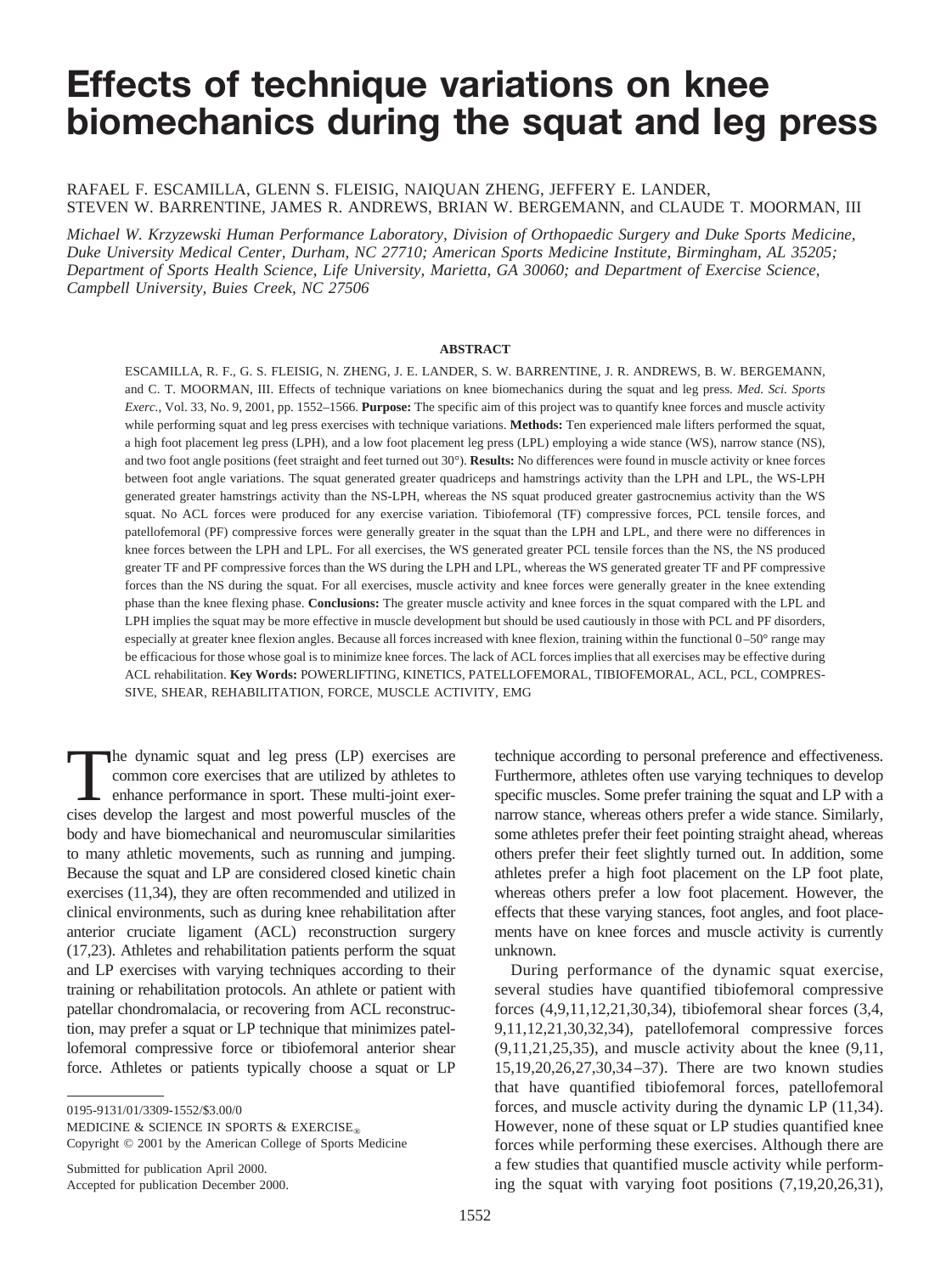there are no known studies that have quantified muscle activity while performing the LP with varying foot positions. Having 10 subjects perform the squat and LP with their preferred stance width and foot angle, Escamilla et al. (11) reported a mean stance (distance between medial calcanei) of 40  $\pm$  8 cm for the squat and 34  $\pm$  14 cm for the LP, and a mean forefoot abduction of  $22 \pm 11^{\circ}$  for the squat and  $18 \pm 12^{\circ}$  for the LP. Although these stance and foot angle measurements are typical for athletes performing the squat or LP, many athletes prefer a more narrow or wide stance while performing the squat and LP. Therefore, it is important to understand how knee forces and muscle activity vary if the squat and LP are performed with a more narrow or wide stance, or with the feet turned out or in to a greater extent. Knee forces and muscle activity may also vary during the LP by placing the feet higher or lower on the foot plate. The specific aim of this project was to quantify tibiofemoral compressive forces, ACL/PCL tensile forces, patellofemoral compressive forces, and muscle activity about the knee while performing the squat and LP with varying stances, foot angles, and foot placements. We hypothesized that knee force and electromyographic (EMG) measurements would be significantly different among the squat, LP with high foot placement, and LP with low foot placement while employing these varying foot positions. This information will provide valuable insights to athletes, physicians, therapists, and trainers concerning which exercises and technique variations would be most effective for athletic training or knee rehabilitation.

# **METHODS AND MATERIALS**

**Subjects.** Ten male lifters experienced in performing the squat and LP served as subjects. All subjects had previously performed the squat and LP regularly in their training regimens and employed varying stances, foot angles, and foot placements throughout a periodization yearly training cycle. The subjects had  $10.1 \pm 7.7$  yr experience performing the squat and  $9.0 \pm 8.3$  yr experience performing the LP. To accurately measure knee forces while performing squat and LP variations, it was important to have subjects who had experience in performing these exercises with varying techniques. The subjects had a mean height of 177.0  $\pm$  8.5 cm, a mean mass of 93.5  $\pm$  14.0 kg, and a mean age of 29.6  $\pm$  6.5 yr. All subjects had no history of knee injuries or knee surgery. Before subjects participated in the study, informed consent was obtained.

**Data collection.** A pretest was given to each subject 1 wk before the actual testing session. The experimental protocol was reviewed, and the subjects were given the opportunity to ask questions. During the pretest, the subject's stance, foot angle, foot placement, and 12-repetition maximum (12 RM) were determined and recorded for the squat and LP. The subjects were first asked to perform the squat and LP with their preferred narrow and wide stances that they normally used in training. Because the subjects' preferred narrow stance for the squat and LP ranged between 24 and 31 cm when measured between their medial calcanei,



**FIGURE 1—Performing the narrow stance leg press with a low foot placement (top) and a high foot placement (bottom).**

and the mean distance between their anterior superior iliac spines (ASIS) was  $28.6 \pm 2.5$  cm, the distance between each subject's ASIS was used to normalize and define the narrow stance. Because the subjects' preferred wide stance for the squat and LP ranged between 53 and 65 cm, and twice their mean ASIS distance was 57.2 cm, twice the distance between each subject's ASIS was used to normalize and define the wide stance. The subjects' mean foot angles measured during their preferred narrow stance squat and LP were 7.7  $\pm$  7.6° and 7.2  $\pm$  7.1°, respectively, whereas their mean foot angles measured during their preferred wide stance squat and LP were  $36.6 \pm 8.6^{\circ}$  and  $32.5 \pm 6.3^{\circ}$ , respectively. Because most of the subjects employed foot angles that ranged between 0 and 30° of forefoot abduction, the two foot positions defined for all exercises and stances were a) the feet pointing straight ahead, which was defined as  $0^{\circ}$  of forefoot abduction; and b) 30° of forefoot abduction.

To define high and low foot placements on the LP foot plate, each subject was asked to perform the LP with their preferred high and low foot placements. For their high foot placement, each subject's preference was to position their feet near the top of the foot plate so that their leg was near parallel with the back pad and near perpendicular to the foot plate at approximately 90–100° knee flexion (Fig. 1, bottom). For their low foot placement, the subjects preference was to move their feet down on the foot plate a mean distance of 20.1  $\pm$  1.4 cm from their high foot placement (Fig. 1, top).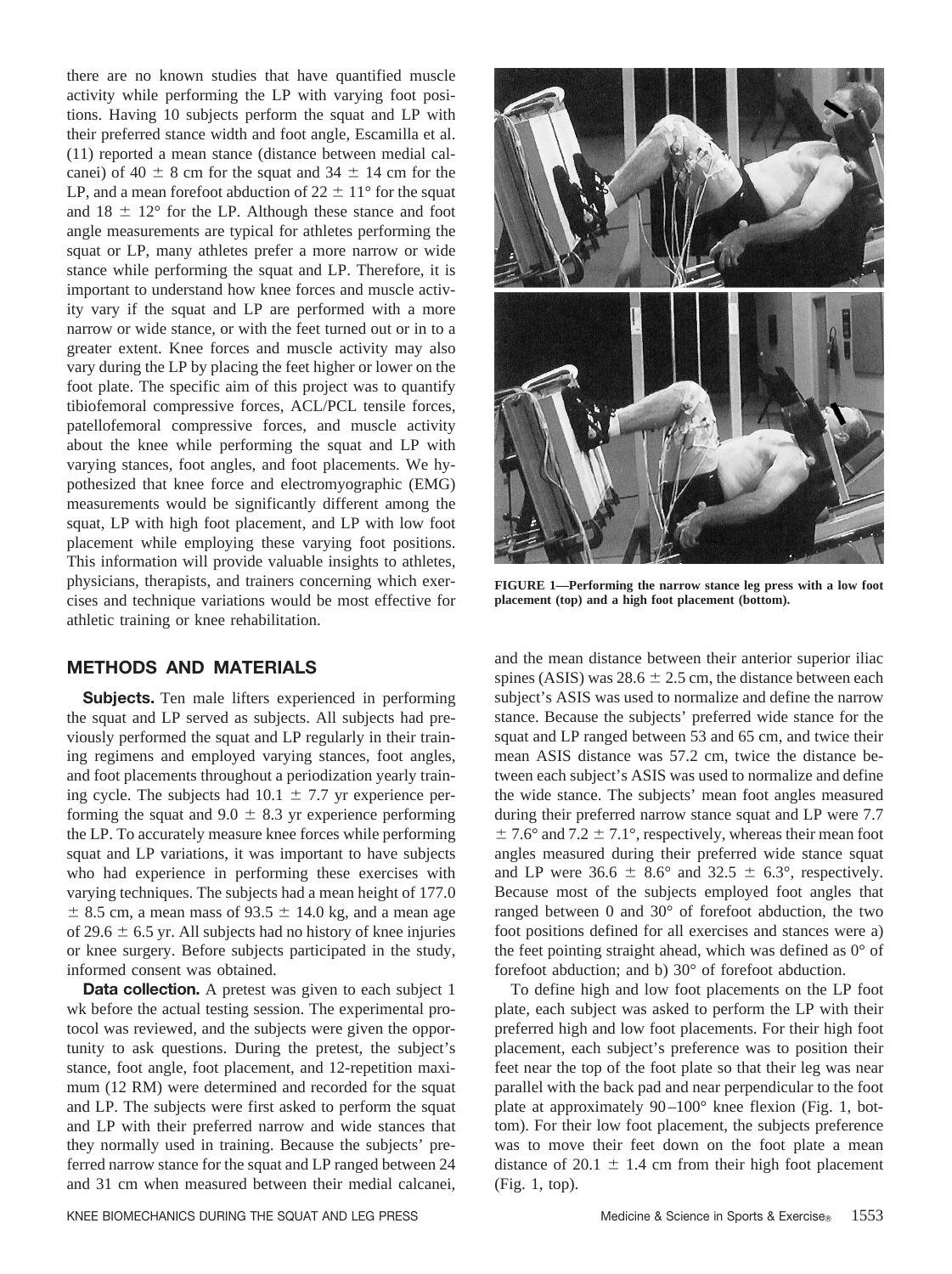Each subject's 12 RM was determined for both the squat and LP utilizing the most weight they could lift for 12 consecutive repetitions. Because it was predetermined that the same 12 RM weight would be employed for all technique variations within an exercise, each subject's 12 RM was determined for the squat and LP by using a foot position halfway between their defined narrow and wide stances, halfway between their two defined foot angle positions (i.e., 15°) and halfway between their defined low and high foot placements on the LP foot plate. The mean 12 RM loads that were employed during testing were  $133.4 \pm 37.0$  kg for the squat and  $129.1 \pm 26.8$  kg for the LP.

The subjects reported for testing 1 wk after the pretest. Spherical plastic balls (3.8 cm in diameter) covered with reflective tape were attached to adhesives and positioned over the following bony landmarks: a) medial and lateral malleoli of the left foot, b) upper edges of the medial and lateral tibial plateaus of the left knee, c) posterior aspect of the greater trochanters of the left and right femurs, and d) acromion process of the left shoulder. In addition, a  $1$ -cm<sup>2</sup> piece of reflective tape was positioned on the third metatarsal head of the left foot. Four electronically synchronized high-speed charged couple device video cameras were strategically positioned around each subject, and centroid images from the reflective markers were transmitted directly into a motion analysis system (Motion Analysis Corporation, Santa Rosa, CA).

EMG was utilized to quantify muscle activity and help estimate internal muscle forces (11). EMG data from quadriceps, hamstrings, and gastrocnemius musculature were quantified with an eight channel, fixed cable, Noraxon Myosystem 2000 EMG unit (Noraxon U.S., Inc., Scottsdale, AZ). The amplifier bandwidth frequency ranged from 15 to 500 Hz, with an input voltage of 12 VDC at 1.5 A. The input impedance of the amplifier was  $20,000 \text{ k}\Omega$ , and the common-mode rejection ratio was 130 Db. The skin was prepared by shaving, abrading, and cleaning. A model 1089 mk II Checktrode electrode tester (UFI, Morro Bay, CA) was used to test the contact impedance between the electrodes and the skin, with impedance values less than 200 k $\Omega$  considered acceptable (11). Most impedance values were less than 10  $k\Omega$ .

Blue Sensor (Medicotest Marketing, Inc., Ballwin, MO) disposable surface electrodes (type N-00-S) were used to collect EMG data. These oval-shaped electrodes (22 mm wide and 30 mm long) were placed in pairs along the longitudinal axis of each muscle or muscle group tested, with a center-to-center distance between each electrode of approximately 2–3 cm. One electrode pair was placed on each the following muscles in accordance with procedures from Basmajian and Blumenstein (5): 1) rectus femoris, 2) vastus lateralis, 3) vastus medialis, 4) lateral hamstrings (biceps femoris), 5) medial hamstrings (semimembranosus/ semitendinosus), and 6) gastrocnemius.

A standard 20.5-kg Olympic barbell, disks (Standard Barbell), and a Continental squat rack were used during the squat. Each subject squatted with his left foot on an Advanced Mechanical Technologies, Inc. (AMTI) force platform (Model OR6–6-2000, Advanced Mechanical Technologies, Inc., Watertown, MA) and his right foot on a solid



**FIGURE 2—Performing the wide stance squat with 30° forefoot abduction (top) and with 0° forefoot abduction (bottom).**

block (Fig. 2). A variable-resistance LP machine (Model MD-117, Body Master, Inc., Rayne, LA) was used during the LP. An AMTI force platform for the left foot and a solid block for the right foot were mounted on a customized LP foot plate (Figs. 1 and 3). The force platform, solid block, and LP foot plate all remained stationary throughout the lift, while the body moved away from the feet.

EMG, force, and video collection equipment were electronically synchronized, with EMG and force data sampled at 960 Hz and video data sampled at 60 Hz. Because bilateral symmetry was assumed, force, video, and EMG data were collected and analyzed only on the subject's left side (11). Each subject performed four variations of the squat (Fig. 2): a) narrow stance, 0° forefoot abduction; b) narrow stance, 30° forefoot abduction; c) wide stance, 0° forefoot abduction; and d) wide stance, 30° forefoot abduction. These same four variations were also performed during the LP (Fig. 3), with the feet placed both high and low on the LP foot plate (Fig. 1). Therefore, each subject performed a total of eight LP variations.

The order of performing the four squat variations and the eight LP variations was randomly assigned for each subject. All subjects performed two to three warm-up sets in preparation for testing. For all lifting variations, each subject used their 12 RM weights previously established for the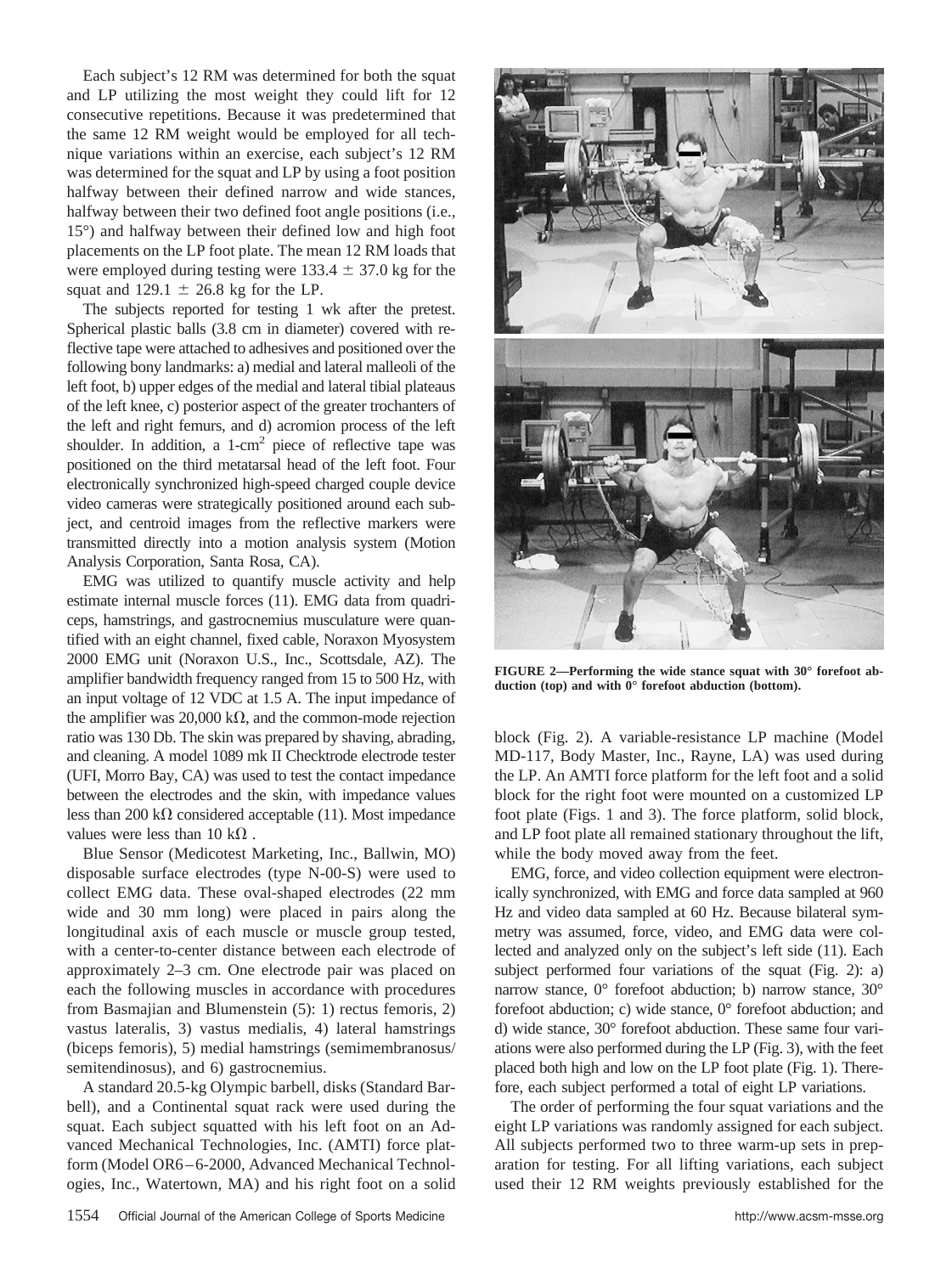

**FIGURE 3—Performing the wide stance leg press with 30° forefoot abduction (top) and with 0° forefoot abduction (bottom).**

squat and LP. To help the subjects determine their defined stance and foot placement for each exercise variation, a numerical grid was overlaid on the squat and LP force platforms (Figs. 2 and 3). A tester used a goniometer to help the subjects determine 0° and 30° of forefoot abduction. Once the feet were appropriately positioned for the squat and LP, a tester gave a verbal command to begin the exercise. The starting and ending positions for the squat and LP were with the knees in full extension, which was defined as 0° knee angle (KA). From the starting position, the subject flexed their knees to maximum KA (approximately 90– 100°) and then extended their knees back to the starting position. Each exercise variation was performed in a slow and continuous manner according to a subject's preference. Due to the consistent cadence the subjects displayed for all exercise variations, cadence was not controlled, which allowed a subject to perform each exercise variation as they normally employed in training. Cadence was also similar among all subjects.

Each subject performed four repetitions for each exercise variation. Data collection was initiated at the end of the first repetition and continued throughout the final three repetitions of each set. Therefore, three distinct trials were collected for each of the 12 sets performed. Between each repetition, the subjects were instructed to pause approximately 1 s to provide a clear separation between repetitions. Each subject rested long enough between exercise variations to completely recover from the previous set (approximately 3–4 min). Fatigue was assumed to be minimal due to the submaximal weight lifted, the

low lifting intensity, the low number of repetitions performed for each set, a sufficient rest interval between sets, and the high fitness level of the subjects. All subjects acknowledged that fatigue did not adversely affect their ability to perform any of the exercise variations.

Subsequent to completing all exercise trials, EMG data from the quadriceps, hamstrings, and gastrocnemius were collected during maximum voluntary isometric contractions (MVIC) to normalize the EMG data collected during the squat and LP variations (1,11). Three 3-s MVIC trials were collected in a randomized manner for each muscle group. The MVICs for the quadriceps and hamstrings muscles were performed in the seated position with approximately 90° hip and knee flexion, whereas the MVICs for the gastrocnemius were performed in a position of 0° hip and knee flexion with the feet halfway between the neutral ankle position and maximum plantar flexion. The methods and positions used during these MVICs have been previously described (11).

Data reduction. Video images for each reflective marker were automatically digitized in three-dimensional space with Motion Analysis ExpertVision software, utilizing the direct linear transformation method (11). Testing of the accuracy of the calibration system resulted in reflective balls that could be located in three-dimensional space with an error less than 1.0 cm. The raw position data were smoothed with a double-pass fourth-order Butterworth lowpass filter with a cut-off frequency of 6 Hz (11). A computer program was written to calculate joint angles, linear and angular velocities, and linear and angular accelerations during the squat and LP.

EMG data for each MVIC trial and each test trial were rectified and averaged in a 0.01-s moving window. Data for each test trial were then expressed as a percentage of the subject's highest corresponding MVIC trial. To compare muscle activity among the three exercises, between the narrow and wide stances, between the two foot angles, and between the knee flexing (KF) and knee extending (KE) phases, EMG data were averaged over both the KF and KE phases. Calculating EMG values over KF and KE phases is in accordance with procedures from McCaw and Melrose (19), who also examined how stance widths affect EMG during the squat. In addition, to determine where maximum quadriceps, hamstrings, and gastrocnemius activity occurred during the squat and LP, peak EMG values were calculated as a function of KA. Peak EMG values are important in order to compare peak muscle activity between muscles and determine where in the squat and LP range of motion these peak values occurred.

As previously described (11), resultant joint forces and torques acting on the foot and leg were calculated using three-dimensional rigid link models of the foot and leg and principles of inverse dynamics. Resultant forces at the knee were separated into three orthogonal components. However, due to the small magnitudes of mediolateral forces observed, only axial compressive and anteroposterior shear forces were further analyzed. Unfortunately, anterior and posterior shear force definitions are inconsistent among studies (11,12,17,21,29,30,34). In the current study, an anterior shear force was resisted primarily by the ACL,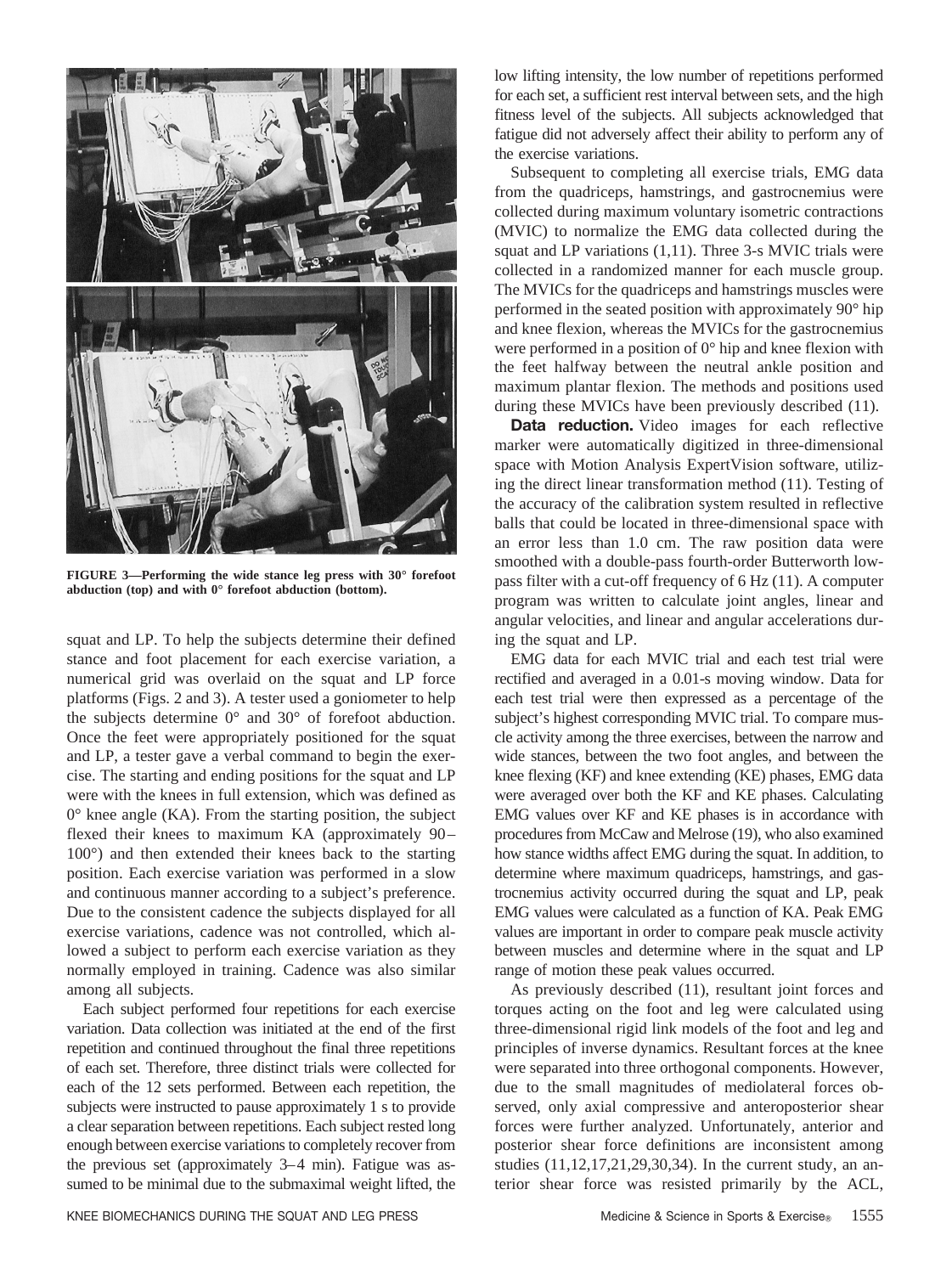whereas a posterior shear force was resisted primarily by the PCL  $(8)$ . Resultant torque applied by the thigh to the leg was separated into three orthogonal components. Due to the small magnitudes in valgus, varus, internal rotation, and external rotation torques, only flexion and extension torques were analyzed. Resultant force, torque, and EMG data were then expressed as functions of KA. For each squat and LP variation, data from the three exercise trials were averaged.

To estimate tibiofemoral compressive forces, cruciate tensile forces, and patellofemoral compressive forces, a biomechanical model of the sagittal plane of the knee was employed (11,38). Quadriceps, hamstrings, and gastrocnemius muscle forces ( $F_{m(i)}$ ) were estimated by the following equation:  $F_{m(i)} =$  $c_i k_i A_{i_i}$  (EMG<sub>i</sub>/MVIC<sub>i</sub>], where  $k_i$  was a muscle force-length variable defined as a function of knee and hip flexion angle, A<sub>i</sub> was the physiological cross sectional area (PCSA) of the ith muscle,  $\sigma_{\text{m(i)}}$  was MVIC force per unit PCSA for each muscle,  $EMG<sub>i</sub>$  and MVIC<sub>i</sub> were EMG window averages during squat, LP, and MVIC variations, and  $c_i$  was a weight factor adjusted in a computer optimization program used to minimize errors in muscle force estimations due to nonlinear relationships between EMG and muscle force (11,38). Linear or near linear relationships between EMG and muscle force have been shown for the quadriceps and hamstrings (biceps femoris) during the static LP exercise (1). Muscle and ligament moment arms and lines of action angles were represented as polynomial functions of KA (13), whereas angles between the patellar tendon, quadriceps tendon, and patellofemoral joint were expressed as functions of KA, utilizing a mathematical model of the patellofemoral joint (33). All forces were calculated every 2°KA throughout the KF and KE phases.

**Statistical analysis.** To determine significant force and EMG differences among the exercise variations, a three-way repeated measures analysis of variance  $(P < 0.05)$  with planned comparisons was used, with exercise, foot angle, and stance comprising the three factors. The three exercises were the squat, LP with high foot placement (LPH), and LP with low foot placement (LPL). The two stances were narrow stance (NS) and wide stance (WS). The two foot angles were 0° and 30° forefoot abduction. For each of the three exercises, the NS with 0° forefoot abduction was compared with the NS with 30° forefoot abduction, the WS with 0° forefoot abduction was compared with the WS with 30° forefoot abduction, and the NS with 0° forefoot abduction was compared with the WS with 30° forefoot abduction. In addition, the three exercises were compared with each other for both the NS with 0° forefoot abduction and the WS with 30° forefoot abduction. PCL/ACL tensile force, tibiofemoral compressive force, and patellofemoral compressive force data were analyzed every 2° of KA during both the KF and KE phases (11). Because multiple comparisons were made, only significant force differences that occurred over five consecutive 2°KA intervals (i.e., a 10°KA interval) were reported in the result tables (11). For graphical presentation of knee forces, data for all subjects performing each type of exercise were averaged and presented as means and standard deviations.

## **RESULTS**

Each squat and LP trial took approximately 3–3.5 s to complete. Across all squat trials for all subjects, the KF phase took 1.74  $\pm$  0.36 s to complete, whereas the KE phase took  $1.56 \pm 0.29$  s to complete. Across all LP trials for all subjects, the KF phase took 1.83  $\pm$  0.40 s to complete, whereas the KE phase took  $1.52 \pm 0.25$  s to complete. During both the KF and KE phases, each subject's lifting cadence displayed less than 10% variation among all exercises. Lifting cadences were also similar among the subjects, with lifting cadence variations generally less than 20%.

There were no significant force or EMG differences observed between the two foot angle positions for all exercise and stance variations. Because during the squat and LP pretest the subjects employed a foot angle near 0° forefoot abduction during their preferred NS and near 30° forefoot abduction during their preferred WS, all stance comparisons reported in the tables and figures are with 0° forefoot abduction for the NS and 30° forefoot abduction for the WS.

Normalized EMG values are shown in Table 1. No significant EMG differences were observed during the KF phase among exercise and stance variations. During the KE phase, the squat generated greater rectus femoris activity compared with the LPH and greater vasti activity compared with the LPH and LPL. There were no differences in quadriceps activity between the NS and WS. Lateral and medial hamstring activity were greater in the squat compared with the LPH and LPL, and greater in the WS compared with the NS for the LPH. Gastrocnemius activity was greater for the NS squat compared with the WS squat. Quadriceps, hamstrings, and gastrocnemius activity was generally greater during the KE phase compared with the KF phase.

Peak EMG activity during the squat and LP exercises (Table 2) occurred during the KE phase. Peak quadriceps activity occurred near maximum KA for the squat, LPH, and LPL. Peak hamstrings activity occurred at approximately 60°KA for the squat and near maximum KA for the LPH and LPL. Peak gastrocnemius activity occurred near maximum KA for the squat and at approximately 25°KA for the LPH and LPL. Peak quadriceps, hamstrings, and gastrocnemius activity were greater in the squat compared with the LPH and LPL. Peak hamstrings activity during the LPH and LPL were greater in the WS compared with the NS, whereas peak gastrocnemius activity during the squat was greater in the NS compared with the WS. Peak gastrocnemius activity was greater in the LPL compared with the LPH.

Significant knee force differences among the three exercises are shown in Table 3. Tibiofemoral (TF) compressive forces were on the average 32–43% greater in the squat compared with the LPH and LPL between 27 and 87°KA, and on the average 17% greater in the LPH compared with the squat between 79 and 91°KA. PCL tensile forces were on the average 18–131% greater in the squat compared with the LPH and LPL between 27 and 89°KA. ACL tensile forces were not produced during any exercise. Patellofemoral (PF) compressive forces were on the average 21–39% greater in the WS squat compared with the WS-LPH and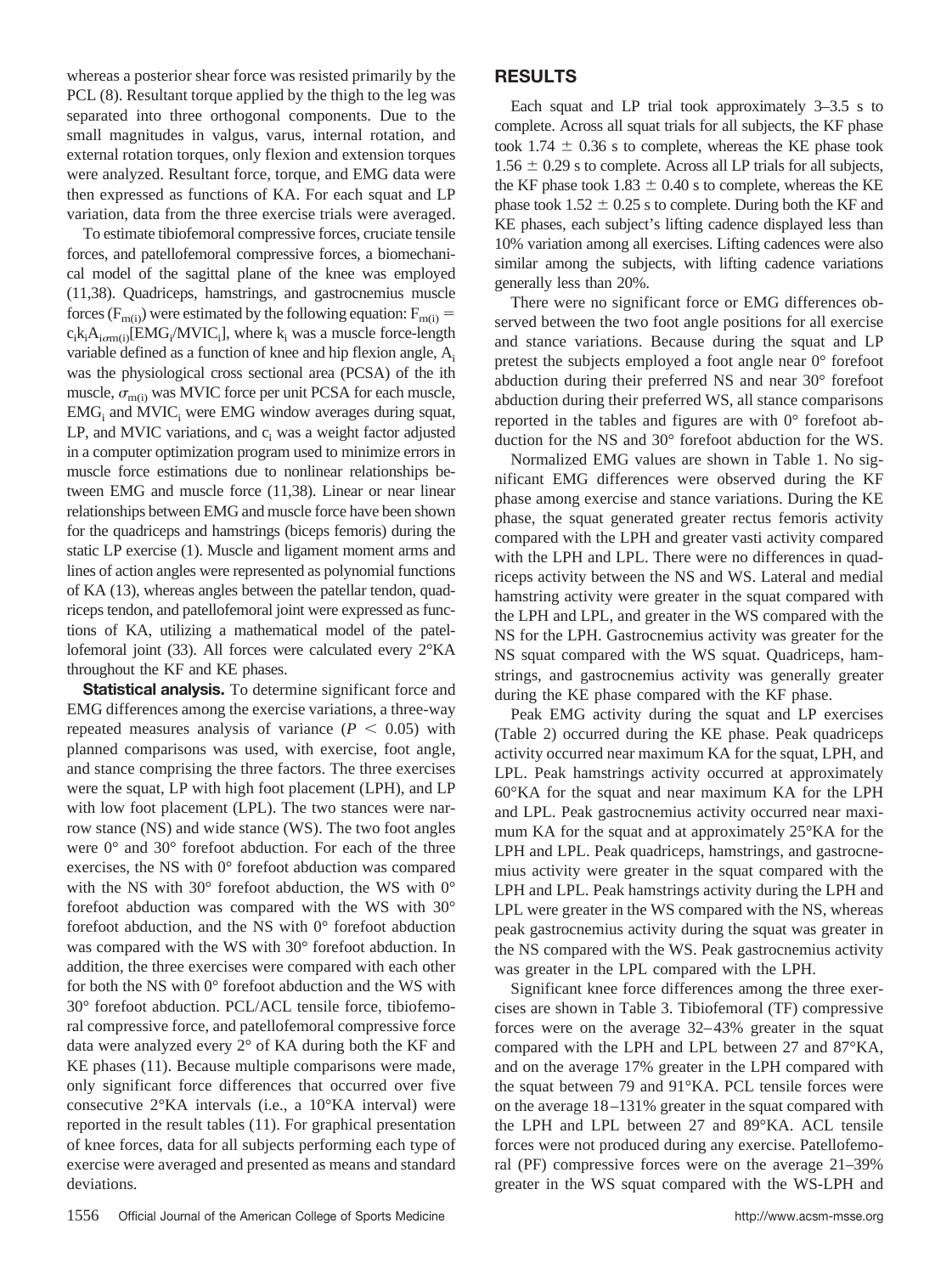TABLE 1. Normalized (% MVIC) mean (±SD) EMG activity for the narrow stance (NS) and wide stance (WS) squat, leg press with high foot placement (LPH), and leg press with low foot placement (LPL).

|                    |            | Knee Flexing Phase (5–95°) |                         | Knee Extending Phase (95–5°)  |                               |
|--------------------|------------|----------------------------|-------------------------|-------------------------------|-------------------------------|
|                    |            | <b>NS</b>                  | WS                      | <b>NS</b>                     | WS                            |
| Rectus femoris     | SQUAT      | $28 \pm 13$                | $24 \pm 10^{+}$         | $36 \pm 14^a$                 | $33 \pm 12^{a}$ +             |
|                    | <b>LPH</b> | $20 \pm 9$                 | $17 \pm 7$              | $25 \pm 11^a$                 | $21 \pm 8^a$                  |
|                    | LPL        | $23 \pm 11$                | $20 \pm 9$              | $29 \pm 11$                   | $26 \pm 11$                   |
| Vastus lateralis   | SQUAT      | $32 \pm 7$                 | $33 \pm 7$              | $47 \pm 6^{ab}$ +             | $47 \pm 7^{ab}$ <sup>+</sup>  |
|                    | LPH        | $27 \pm 6$ †               | $26 \pm 5$ †            | $38 \pm 7^{\circ}$ +          | $37 \pm 6^2$                  |
|                    | LPL        | $28 \pm 6$ †               | $27 \pm 6$ <sup>+</sup> | $39 \pm 7^{b}$                | $37 \pm 8^{b}$ +              |
| Vastus medialis    | SQUAT      | $33 \pm 7$                 | $34 \pm 5$ †            | $50 \pm 9^{ab}$ <sup>+</sup>  | $49 \pm 9^{ab}$ <sup>+</sup>  |
|                    | LPH        | $29 \pm 6$ †               | $28 \pm 61$             | $42 \pm 8^{a}$ +              | $40 \pm 7$ <sup>a</sup> t     |
|                    | LPL        | $30 \pm 6$ †               | $28 \pm 7$ †            | $41 \pm 7^{b}$                | $39 \pm 7^{b}$                |
| Lateral hamstrings | SQUAT      | $10 \pm 5$ †               | $10 \pm 4$              | $26 \pm 11^{ab}$ <sup>+</sup> | $28 \pm 13^{ab}$ <sup>+</sup> |
|                    | LPH        | 7 ± 2†                     | $8 \pm 2$ †             | $10 \pm 2^{a*}$ +             | $12 \pm 2^{a*}$               |
|                    | LPL        | $6 \pm 2$ †                | $7 + 21$                | $8 \pm 2^{b}$                 | $10 \pm 3^{b}$                |
| Medial hamstrings  | SQUAT      | $10 \pm 5$ †               | $12 \pm 5$ †            | $22 \pm 9^{ab}$ <sup>+</sup>  | $25 \pm 10^{ab}$              |
|                    | <b>LPH</b> | $9 \pm 5$                  | $10 \pm 6$              | $10 \pm 3^{a*}$               | $13 \pm 3^{a*}$               |
|                    | LPL        | $7 \pm 3$                  | $8 \pm 3$               | $8 \pm 2^b$                   | $10 \pm 3^{b}$                |
| Gastrocnemius      | SQUAT      | $12 \pm 5$ †               | $13 \pm 6$              | $17 \pm 3$ <sup>*</sup> t     | $14 \pm 3*$                   |
|                    | LPH        | $10 \pm 4$                 | $9 \pm 3$ †             | $13 \pm 5$                    | $12 \pm 3$ <sup>+</sup>       |
|                    | LPL        | $10 \pm 3$ <sup>+</sup>    | $9 \pm 3$               | $15 \pm 5$ †                  | $14 \pm 5$ <sup>+</sup>       |

*a* Significant differences ( $P < 0.05$ ) between squat and LPH. *b* Significant differences ( $P < 0.05$ ) between squat and LPL.

 $\dagger$  Significant differences ( $P < 0.05$ ) between knee flexing and knee extending phases.

 $*$  Significant differences ( $P < 0.05$ ) between NS and WS.

WS-LPL between 43 and 87°KA, and on the average 18– 19% greater in the NS-LPH and NS-LPL compared with the NS squat between 77 and 95°KA. No significant PF or TF compressive forces were observed among the NS squat, NS-LPH, and NS-LPL during the KF phase.

Significant knee force differences between the two stances are shown in Table 4. TF compressive forces were on the average 15–16% greater during the WS squat compared with the NS squat between 19 and 89°KA, but on the average 7 and 12% less during the NS-LPH and NS-LPL compared with the WS-LPH and WS-LPL between 21 and 95°KA. There were no significant differences in PCL tensile forces between WS and NS squats. PCL tensile forces were on the average 11–13% greater during the WS-LPH compared with the NS-LPH between 33 and 85°KA, and on the average 9 –11% greater during

TABLE 2. Normalized (% MVIC) peak (±SD) EMG activity among the narrow stance (NS) and wide stance (WS) squat, leg press with high foot placement (LPH), and leg press with low foot placement (LPL).

|                    |       | <b>NS</b>        | <b>WS</b>        | Knee Angle (°)<br>at Peak EMG |
|--------------------|-------|------------------|------------------|-------------------------------|
| Rectus femoris     | SQUAT | $52 \pm 14^a$    | $45 \pm 13^a$    | $95 \pm 6$                    |
|                    | LPH   | $39 \pm 13^a$    | $33 \pm 10^a$    | $92 \pm 6$                    |
|                    | LPL   | $46 \pm 9*$      | $37 \pm 10^{*}$  | $95 \pm 7$                    |
| Vastus lateralis   | SQUAT | $57 \pm 8^{ab}$  | $54 \pm 8$       | $89 \pm 5$                    |
|                    | LPH   | $47 \pm 9^a$     | $50 \pm 8$       | $86 \pm 6$                    |
|                    | LPL   | $48 \pm 10^{b}$  | $50 \pm 11$      | $95 \pm 7$                    |
| Vastus medialis    | SQUAT | $58 \pm 10^{b}$  | $58 \pm 11^{b}$  | $95 \pm 7$                    |
|                    | LPH   | $52 \pm 8$       | $50 \pm 9$       | $93 \pm 5$                    |
|                    | LPL   | $50 \pm 6^{b}$   | $48 \pm 7^{b}$   | $95 \pm 6$                    |
| Lateral hamstrings | SQUAT | $41 \pm 12^{ab}$ | $38 \pm 11^{ab}$ | $62 \pm 7$                    |
|                    | LPH   | $13 \pm 2^{a*}$  | $16 \pm 2^{a*}$  | $82 \pm 6$                    |
|                    | LPL   | $12 \pm 3^{b}$   | $12 \pm 3^{b}$   | $95 \pm 7$                    |
| Medial hamstrings  | SQUAT | $31 \pm 4^{ab}$  | $31 \pm 7^{ab}$  | $63 \pm 6$                    |
|                    | LPH   | $15 \pm 6^{a*}$  | $20 \pm 5^{a*}$  | $91 \pm 7$                    |
|                    | LPL   | $11 \pm 2^{b*}$  | $15 \pm 4^{b*}$  | $95 \pm 6$                    |
| Gastrocnemius      | SQUAT | $23 \pm 6^{a*}$  | $18 \pm 4*$      | $95 \pm 8$                    |
|                    | LPH   | $14 \pm 3^{ac}$  | $15 \pm 2^{c}$   | $25 \pm 6$                    |
|                    | LPL   | $22 \pm 4^c$     | $22 \pm 4^c$     | $28 \pm 3$                    |

*a* Significant differences (*P*  $<$  0.05) between squat and LPH. *b* Significant differences (*P*  $<$  0.05) between LPH and LPL. *c* Significant differences (*P*  $<$  0.05) between LPH and LPL.

\* Significant differences  $(P < 0.05)$  between NS and WS.

All peak EMG values occurred during the knee extending phase.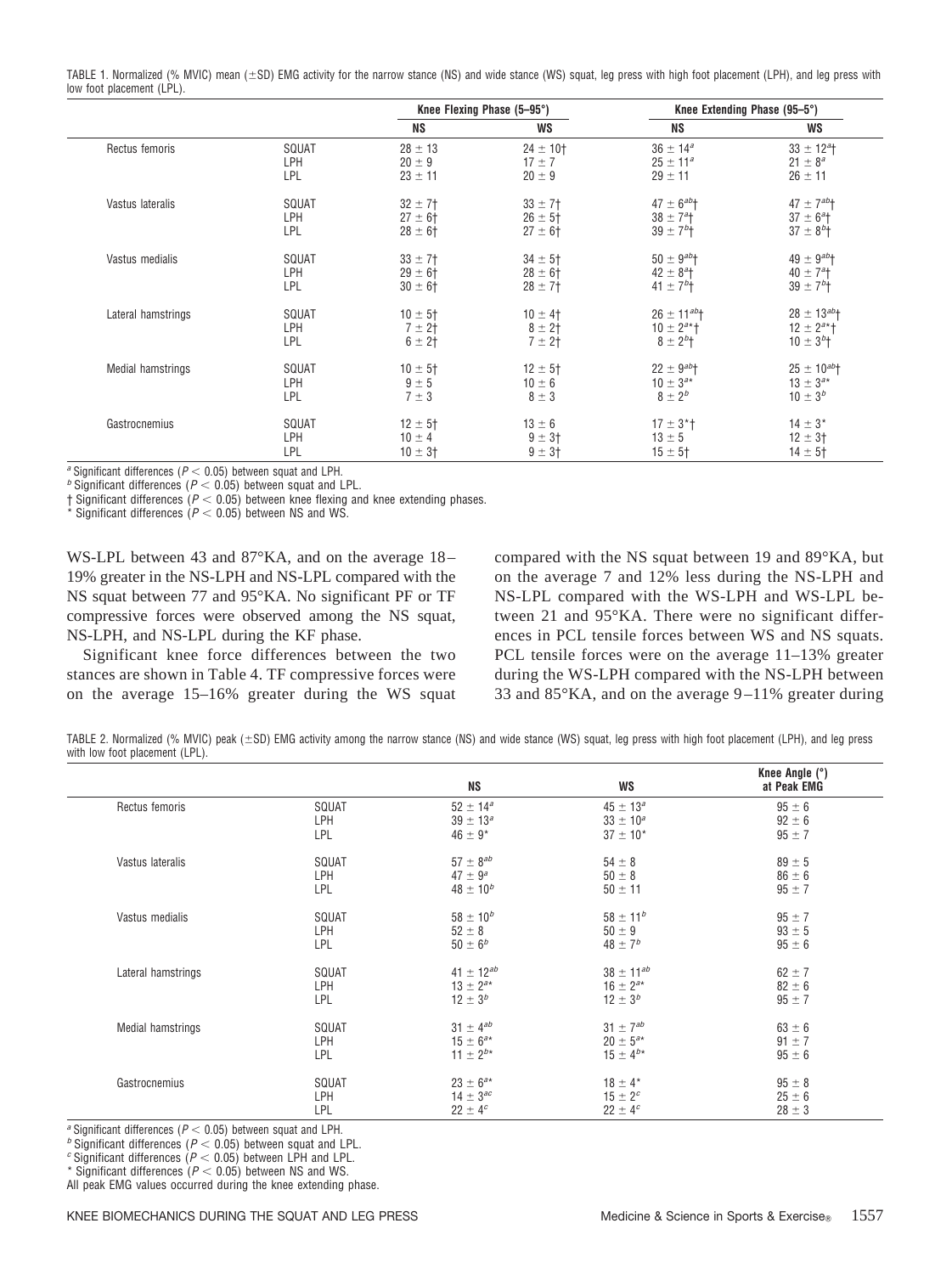TABLE 3. Tibiofemoral compressive, PCL tensile, and patellofemoral compressive forces (N) among the narrow stance and wide stance squat, leg press with high foot placement (LPH), and leg press with low foot placement (LPL).

| <b>Stance and Force</b>           | <b>Knee Flexing or</b><br><b>Extending</b><br>Phase | Knee Angle Range (deg)<br>in Which Significant<br>Force Differences ( $P <$<br>0.05) Were Found | Exercise Comparisons and Mean $\pm$<br>SD Percent Increase over Given Knee<br><b>Angle Range</b> |
|-----------------------------------|-----------------------------------------------------|-------------------------------------------------------------------------------------------------|--------------------------------------------------------------------------------------------------|
| Narrow stance                     |                                                     |                                                                                                 |                                                                                                  |
| Tibiofemoral compressive forces   | Flexing                                             | None                                                                                            | None                                                                                             |
|                                   | Extending                                           | $79 - 91$                                                                                       | LPH $>$ SQUAT (17 $\pm$ 1%)                                                                      |
|                                   |                                                     | $27 - 37$                                                                                       | $SQUAT > LPL (32 \pm 3\%)$                                                                       |
|                                   |                                                     | $27 - 37$                                                                                       | $SQUAT > LPH (37 \pm 6\%)$                                                                       |
| PCL tensile forces                | Flexing                                             | $27 - 65$                                                                                       | SQUAT > LPL (74 $\pm$ 29%)                                                                       |
|                                   |                                                     | $27 - 43$                                                                                       | SQUAT > LPH (70 $\pm$ 15%)                                                                       |
|                                   | Extending                                           | $27 - 71$                                                                                       | $SQUAT > LPL$ (131 $\pm$ 40%)                                                                    |
|                                   |                                                     | $27 - 71$                                                                                       | $SQUAT > LPH (93 \pm 25%)$                                                                       |
| Patellofemoral compressive forces | Flexing                                             | None                                                                                            | None                                                                                             |
|                                   | Extending                                           | $77 - 95$                                                                                       | $LPL > SQUAT (18 \pm 2\%)$                                                                       |
|                                   |                                                     | $77 - 95$                                                                                       | LPH $>$ SQUAT (19 $\pm$ 1%)                                                                      |
| Wide stance                       |                                                     |                                                                                                 |                                                                                                  |
| Tibiofemoral compressive forces   | Flexing                                             | $27 - 87$                                                                                       | $SQUAT > LPH (36 \pm 4\%)$                                                                       |
|                                   | Extending                                           | $27 - 87$<br>$27 - 63$                                                                          | $SQUAT > LPL (34 \pm 4\%)$<br>$SQUAT > LPH (41 \pm 13\%)$                                        |
|                                   |                                                     | $27 - 81$                                                                                       | $SQUAT > LPL$ (43 $\pm$ 23%)                                                                     |
|                                   |                                                     |                                                                                                 |                                                                                                  |
| PCL tensile forces                | Flexing                                             | $27 - 89$                                                                                       | $SQUAT > LPL$ (49 $\pm$ 28%)                                                                     |
|                                   |                                                     | $61 - 89$                                                                                       | $SQUAT > LPH (18 \pm 7\%)$                                                                       |
|                                   | Extending                                           | $27 - 75$                                                                                       | SQUAT > LPL (103 $\pm$ 28%)                                                                      |
|                                   |                                                     | $27 - 75$                                                                                       | $SQUAT > LPH (73 \pm 21\%)$                                                                      |
| Patellofemoral compressive forces | Flexing                                             | $43 - 87$                                                                                       | SQUAT > LPH (28 $\pm$ 6%)                                                                        |
|                                   |                                                     | $43 - 87$                                                                                       | $SQUAT > LPL$ (21 $\pm$ 5%)                                                                      |
|                                   | Extending                                           | $43 - 55$                                                                                       | $SQUAT > LPL$ (39 $\pm$ 1%)                                                                      |
|                                   |                                                     |                                                                                                 |                                                                                                  |

the WS-LPL compared with the NS-LPL between 31 and 73°KA. PF compressive forces during the squat were only significant during the KF phase, which on the average were 15% greater during the WS compared with the NS between 21 and 79°KA. PF compressive forces were on the average 10 –18% greater in the NS-LPH and NS-

LPL compared with the WS-LPH and WS-LPL between 19 and 95°KA.

Peak knee forces during the squat, LPH, and LPL are shown in Table 5. Peak TF compressive forces were the only knee forces significantly different among the three exercises, with the WS squat generating 30 – 40% greater

TABLE 4. Tibiofemoral compressive, PCL tensile, and patellofemoral compressive forces (N) between the narrow stance (NS) and wide stance (WS) squat, leg press with high foot placement (LPH), and leg press with low foot placement (LPL).

| <b>Exercise and Force</b>         | <b>Knee Flexing or</b><br>Extending<br><b>Phase</b> | Knee Angle Range (deg)<br>in Which Significant<br>Force Differences ( $P <$<br>0.05) Were Found | Stance Comparison and Mean $\pm$<br>SD Percent Increase over Given<br><b>Knee Angle Range</b> |
|-----------------------------------|-----------------------------------------------------|-------------------------------------------------------------------------------------------------|-----------------------------------------------------------------------------------------------|
| SQUAT                             |                                                     |                                                                                                 |                                                                                               |
| Tibiofemoral compressive forces   | Flexing<br>Extending                                | $19 - 83$<br>$59 - 89$                                                                          | $WS > NS (16 \pm 5\%)$<br>$WS > NS (15 \pm 1\%)$                                              |
| PCL tensile forces                | Flexing<br>Extending                                | None<br>None                                                                                    | None<br>None                                                                                  |
| Patellofemoral compressive forces | Flexing<br>Extending                                | $21 - 79$<br>None                                                                               | $WS > NS (15 \pm 4\%)$<br>None                                                                |
| LPH                               |                                                     |                                                                                                 |                                                                                               |
| Tibiofemoral compressive forces   | Flexing<br>Extending                                | $21 - 91$<br>$71 - 91$                                                                          | $NS > WS (11 \pm 5\%)$<br>$NS > WS (7 \pm 3\%)$                                               |
| PCL tensile forces                | Flexing<br>Extending                                | $33 - 69$<br>$55 - 85$                                                                          | $WS > NS (13 \pm 5\%)$<br>$WS > NS (11 \pm 2\%)$                                              |
| Patellofemoral compressive forces | Flexing<br>Extending                                | $19 - 91$<br>$39 - 91$                                                                          | $NS > WS (18 \pm 6\%)$<br>$NS > WS (10 \pm 3\%)$                                              |
| LPL                               |                                                     |                                                                                                 |                                                                                               |
| Tibiofemoral compressive forces   | Flexing<br>Extending                                | $21 - 95$<br>$23 - 91$                                                                          | $NS > WS (9 \pm 3\%)$<br>$NS > WS (12 \pm 4\%)$                                               |
| PCL tensile forces                | Flexing                                             | $37 - 69$                                                                                       | $WS > NS (9 \pm 4\%)$                                                                         |
|                                   | Extending                                           | $31 - 73$                                                                                       | $WS > NS (11 \pm 5\%)$                                                                        |
| Patellofemoral compressive forces | Flexing                                             | $19 - 95$                                                                                       | $NS > WS (16 \pm 9\%)$                                                                        |
|                                   | Extending                                           | $19 - 95$                                                                                       | $NS > WS (15 \pm 7\%)$                                                                        |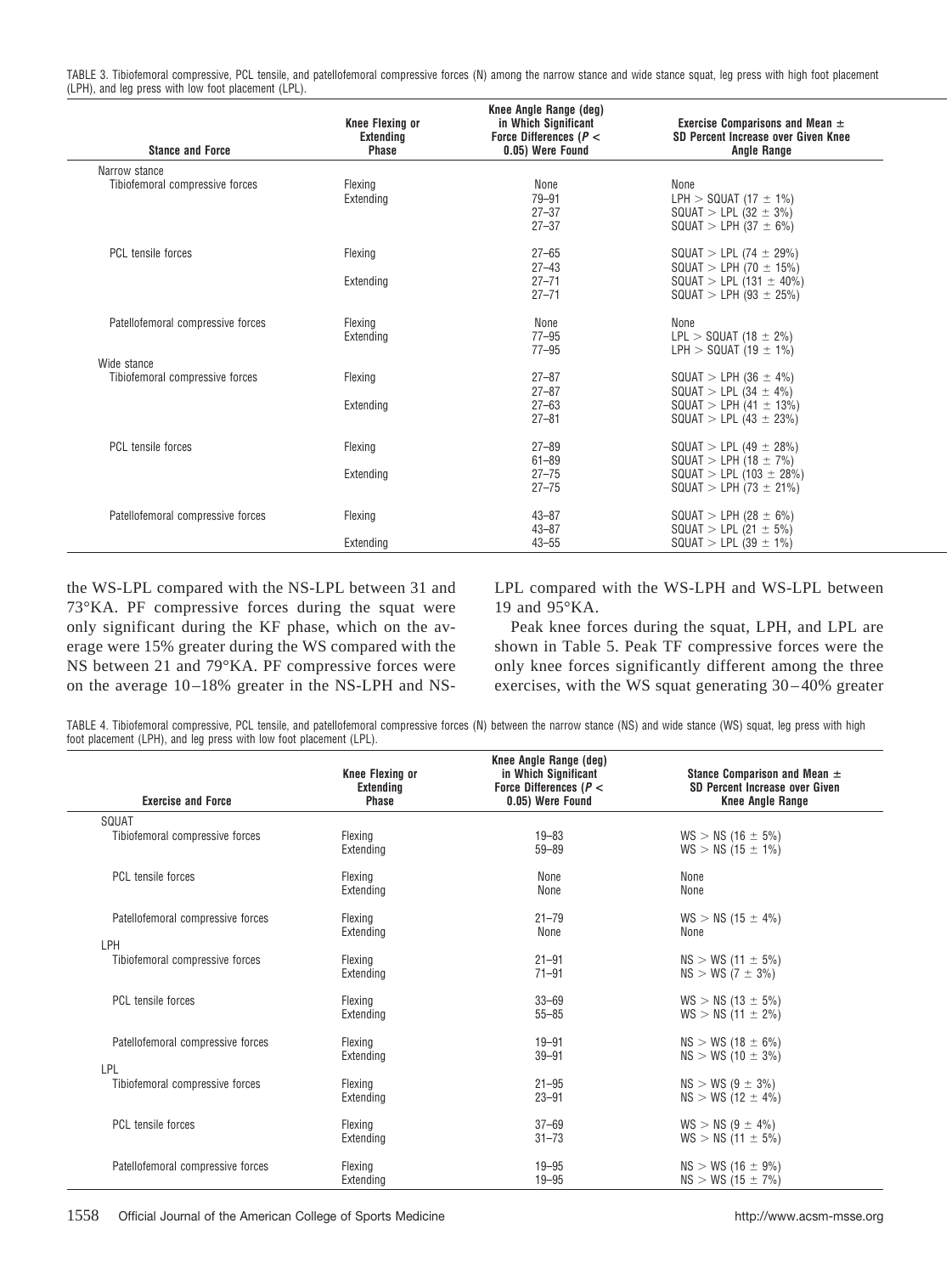TABLE 5. Maximum PCL tensile, tibiofemoral compressive, and patellofemoral compressive forces during the narrow stance (NS) and wide stance (WS) squat, leg press with high foot placement (LPH), and leg press with low foot placement (LPL); for each parameter, the mean  $\pm$  SD force (N) is shown at the corresponding mean  $\pm$  SD knee angle.

| Force                             | Knee Flexing<br>or Extending<br><b>Phase</b> | <b>NS SQUAT</b>                         | <b>WS SQUAT</b>                            | <b>NS-LPH</b>                         | <b>WS-LPH</b>                          | NS-LPL                                | <b>WS-LPL</b>                         |
|-----------------------------------|----------------------------------------------|-----------------------------------------|--------------------------------------------|---------------------------------------|----------------------------------------|---------------------------------------|---------------------------------------|
| Tibiofemoral compressive forces   | Flexing                                      | $3009 \pm 741$<br>@71 $\pm$ 14°         | $3413 \pm 749^{ab}$<br>@72 $\pm$ 13°       | $2705 \pm 433$<br>$@85 \pm 6^\circ$   | $2488 \pm 478^a$<br>@80 $\pm$ 11°      | $2778 \pm 480$<br>$@84 \pm 8^\circ$   | $2507 \pm 456^b$<br>$@79 \pm 9^\circ$ |
|                                   | Extending                                    | $2944 \pm 1005$<br>$@64 \pm 16^{\circ}$ | $3428 \pm 838^{b}$<br>$@65 \pm 16^{\circ}$ | $3073 \pm 457$<br>@78 $\pm$ 13°       | $2821 \pm 500$<br>@74 $\pm$ 10°        | $2994 \pm 481$<br>@81 $\pm$ 10°       | $2646 \pm 470^b$<br>@81 $\pm$ 11°     |
| <b>PCL</b> tensile forces         | Flexing                                      | $1469 \pm 438$<br>@88 $\pm$ 14°         | $1710 \pm 506$<br>@81 $\pm$ 25°            | $1404 \pm 261$<br>$@95 \pm 0^{\circ}$ | $1376 \pm 341$<br>@94 $\pm$ 2°         | $1462 \pm 246$<br>$@95 \pm 0^{\circ}$ | $1463 \pm 299$<br>@95 $\pm$ 1°        |
|                                   | Extending                                    | $2066 \pm 881$<br>@77 $\pm$ 19°         | $2212 \pm 801$<br>$@76 \pm 16^{\circ}$     | $1703 \pm 358$<br>$@94 \pm 3^\circ$   | $1726 \pm 553$<br>$@88 \pm 6^{\circ}$  | $1690 \pm 303$<br>$@95 \pm 0^\circ$   | $1726 \pm 368$<br>$@95 \pm 0^{\circ}$ |
| Patellofemoral compressive forces | Flexing                                      | $4246 \pm 1047$<br>$@85 \pm 3^{\circ}$  | $4674 \pm 1195$<br>$@82 \pm 4^{\circ}$     | $4316 \pm 832$<br>$@87 \pm 2^{\circ}$ | $3761 \pm 880$<br>$@87 \pm 5^{\circ}$  | $4541 \pm 785$<br>@87 $\pm$ 2°        | $4000 \pm 829$<br>$@86 \pm 3^\circ$   |
|                                   | Extending                                    | $3958 \pm 1105$<br>$@85 \pm 10^{\circ}$ | $4313 \pm 1201$<br>$@80 \pm 11^{\circ}$    | $4809 \pm 954$<br>$@88 \pm 5^\circ$   | $4389 \pm 1085$<br>$@84 \pm 4^{\circ}$ | $4813 \pm 978$<br>$@88 \pm 5^\circ$   | $4224 \pm 950$<br>@90 $\pm$ 5°        |

*a* Significant differences ( $P < 0.05$ ) between squat and LPH. *b* Significant differences ( $P < 0.05$ ) between squat and LPL.

peak forces than the WS-LPH and WS-LPL. Peak TF compressive forces in the current study were approximately 3.75 times body weight (BW) for the squat at 65°KA, approximately 3.35 times BW for the LPH at 78°KA, and approximately 3.25 times BW for the LPL at 81°KA. Significant differences in knee forces between the KF and KE phases are shown in Table 6, with knee forces generally significantly greater during the KE phase.

## **DISCUSSION**

The aim of this project was to quantify knee forces and muscle activity about the knee while performing the squat and LP with varying stances, foot angles, and foot placements. Both the KF and KE phases of each exercise were examined. Muscle activity and force for all major knee muscles were quantified over the entire KF and KE ranges of motion. Muscle forces served as input into a biomechanical knee model that calculated PF and TF compressive forces, and ACL/PCL tensile forces.

Exercise intensity was normalized by each subject employing a 12 RM intensity for each exercise variation, which is approximately equivalent to 70–75% of each subject's 1 RM (11). Performing 8–12 repetitions is a common repetition scheme that many physical therapy, athletic training, and athletic programs utilize for strength development and rehabilitation. Because the same relative weight was used

TABLE 6. Tibiofemoral compressive, PCL tensile, and patellofemoral compressive forces (N) between the knee flexing (KF) and knee extending (KE) phases of the narrow stance (NS) and wide stance (WS) squat, leg press with high foot placement (LPH), and leg press with low foot placement (LPL).

|                                        |               | Knee Angle Range (deg)<br>in Which Significant<br>Force Differences ( $P <$ | Phase Comparison and Mean $\pm$<br>SD Percent Increase over Given |
|----------------------------------------|---------------|-----------------------------------------------------------------------------|-------------------------------------------------------------------|
| <b>Exercise and Force</b>              | <b>Stance</b> | 0.05) Were Found                                                            | <b>Knee Angle Range</b>                                           |
| SQUAT                                  |               |                                                                             |                                                                   |
| Tibiofemoral compressive forces        | <b>NS</b>     | $41 - 61$<br>$77 - 95$                                                      | $KE > KF (17 \pm 6\%)$<br>$KF > KE (10 \pm 2\%)$                  |
|                                        | WS            | $19 - 55$<br>$71 - 95$                                                      | $KE > KF (17 \pm 6\%)$<br>$KF > KE (9 \pm 4\%)$                   |
|                                        |               |                                                                             |                                                                   |
| PCL tensile forces                     | <b>NS</b>     | $29 - 95$                                                                   | $KE > KF (66 \pm 37\%)$                                           |
|                                        | WS            | $29 - 95$                                                                   | $KE > KF (57 \pm 30\%)$                                           |
| Patellofemoral compressive forces      | <b>NS</b>     | $27 - 63$                                                                   | $KE > KF (21 \pm 7\%)$                                            |
|                                        | WS            | $37 - 49$                                                                   | $KE > KF (16 \pm 2\%)$                                            |
|                                        |               | $79 - 95$                                                                   | $KF > KE (8 \pm 3\%)$                                             |
| LPH<br>Tibiofemoral compressive forces | <b>NS</b>     | $51 - 95$                                                                   | $KE > KF (11 \pm 1\%)$                                            |
|                                        | WS            | $37 - 95$                                                                   | $KE > KF (15 \pm 3\%)$                                            |
| PCL tensile forces                     | <b>NS</b>     | $29 - 95$                                                                   | $KE > KF (36 \pm 12\%)$                                           |
|                                        | WS            | $29 - 95$                                                                   | $KE > KF (37 \pm 5\%)$                                            |
| Patellofemoral compressive forces      | <b>NS</b>     | $63 - 95$                                                                   | $KE > KF (11 \pm 1\%)$                                            |
|                                        | WS            | $47 - 95$                                                                   | $KE > KF (16 \pm 3\%)$                                            |
| LPL                                    |               |                                                                             |                                                                   |
| Tibiofemoral compressive forces        | <b>NS</b>     | $81 - 95$                                                                   | $KE > KF (7 \pm 3\%)$                                             |
|                                        | WS            | None                                                                        | None                                                              |
| PCL tensile forces                     | <b>NS</b>     | $25 - 95$                                                                   | $KE > KF (28 \pm 8\%)$                                            |
|                                        | WS            | $27 - 95$                                                                   | $KE > KF (30 \pm 9\%)$                                            |
| Patellofemoral compressive forces      | <b>NS</b>     | None                                                                        | None                                                              |
|                                        | WS            | None                                                                        | None                                                              |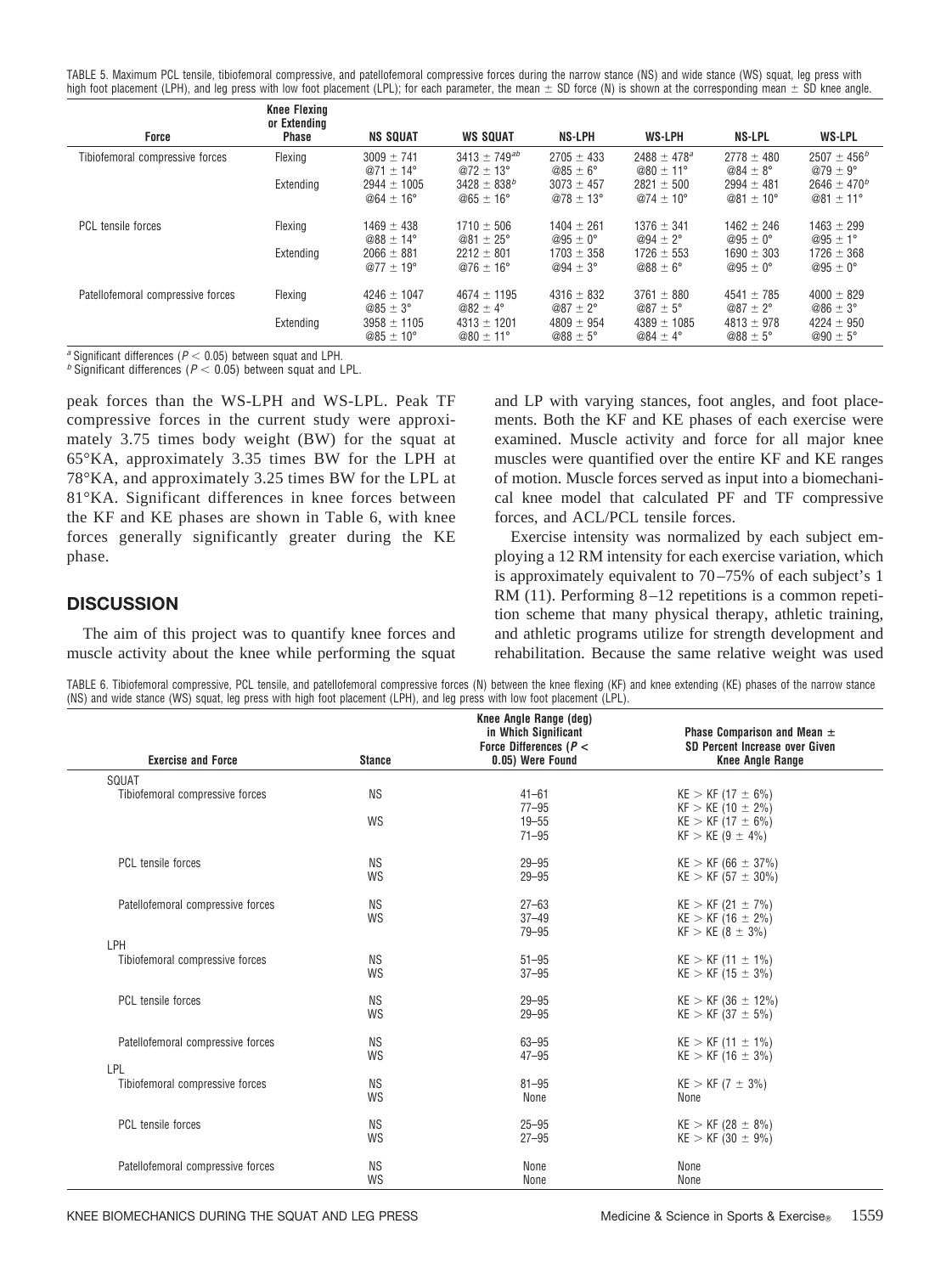for each exercise variation, knee forces and muscle activity were able to be compared among the squat, LPH, and LPL. The propensity of the subjects in the current study was to employ smaller foot angles during their preferred NS squat  $(7.7 \pm 7.6^{\circ})$  and NS-LP  $(7.2 \pm 7.1^{\circ})$  and larger foot angles during their preferred WS squat (36.6  $\pm$  8.6°) and WS-LP  $(32.5 \pm 6.3^{\circ})$ . This implies that forefoot abduction increases as stance width increases during the squat (10) and LP.

**Muscle activity.** Because the quadriceps cross the knee anteriorly and the hamstrings and gastrocnemius cross the knee posteriorly, co-contractions from these muscle groups are very important in enhancing anteroposterior knee stability. Co-contractions between the hamstrings and quadriceps have been shown to be an important factor in minimizing stress to the ACL (22). Co-contractions from the quadriceps, hamstrings, and gastrocnemius were observed in the current study, with the largest magnitudes occurring in the squat during the KE phase. The greater quadriceps (20–60%) and hamstrings (90–225%) activity generated in the squat compared with the LPH and LPL implies that the squat may be a more effective exercise for quadriceps and hamstring development compared with the LPH and LPL. Moderate hamstring activity has been reported in previous studies that employed the barbell squat using a 60–75% 1RM lifting intensity similar to the current study (11,19,34,37). Similar to other studies (11,34), low hamstring activity occurred during the LP. The comparable gastrocnemius activity between squat and LP exercises is in agreement with Escamilla et al.(11), who reported no significant differences in gastrocnemius activity between the squat and LP. Because there were no significant EMG differences in any of the muscles tested between the LPH and LPL, except the LPL demonstrated greater peak gastrocnemius activity compared with the LPH, either exercise appears equally effective in quadriceps and hamstrings, and gastrocnemius development may be enhanced during the LPL.

A few studies have examined how stance width during the squat affects knee musculature (2,19,31). Subjects from McCaw and Melrose (19) used relative loads between 60 and 75% of their 1 RM, which is similar to the relative loads used in the current study. In addition, the three different stance widths employed by their subjects were shoulder width, 75% shoulder width (NS), and 140% shoulder width (WS). Although the mean stance width distances in McCaw and Melrose (19) were not reported in absolute measurements, it can be inferred that their defined NS and WS were very similar to the defined NS and WS in the current study. In the current study, there were no significant differences in quadriceps activity between NS and WS squats, which is in agreement from EMG data from McCaw and Melrose (19) and Anderson et al.(2), and magnetic resonance imaging (MRI) data from Tesch (31).

Similar to several other studies (11,34–36), vasti activity was 30–90% greater than rectus femoris activity in the squat and LP exercises. This implies that squat and LP exercises may be more effective in vasti development compared with rectus femoris development. Within the squat, LPH, and

LPL exercises, the VM and VL produced approximately the same amount of activity, which is in agreement with squat and LP data from several studies (11,27,34).

Because there were also no differences in quadriceps activity between the NS-LPH and WS-LPH, and between the NS-LPL and WS-LPL, stance variations during the LPH and LPL do not appear effective in producing differences in quadriceps development during these exercises. There were also no differences in hamstring activity between the NS squat and WS squat, which is in agreement with data from Tesch (31) and McCaw and Melrose (19). However, a small but significant increase in hamstring activity was observed in the WS-LPH compared with the NS-LPH, which implies that the WS-LPH may be slightly more effective in hamstrings development compared with the NS-LPH. In addition, a small but significant increase in gastrocnemius activity was observed in the NS squat compared with the WS squat, which implies that the NS squat may be slightly more effective in gastrocnemius development compared with the WS squat.

When comparing muscle activity between the KF and KE phases, quadriceps activity was 25–50% greater in the KE phase during the squat, LPH, and LPL. Hamstring activity was 100–180% greater in the KE phase during the squat, but only 10–50% greater in the KE phase for the LPH and LPL. Gastrocnemius activity was 5–55% greater in the KE phase during the squat, LPH, and LPL. Greater muscle activity in the KE phase compared with the KF phase has been previously reported during the squat, especially in the hamstrings (11,19,20,30,34). Because the hamstrings are biarticular muscles, it is difficult to determine if these muscles act eccentrically during the KF phase and concentrically during the KE phase, as commonly is believed. They may actually be working nearly isometrically during both the KF and KE phases (19), because they are concurrently shortening at the knee and lengthening at the hip during the KF phase and lengthening at the knee and shortening at the hip during the KE phase. If they are indeed working eccentrically during the KF phase and concentrically during the KE phase, then data from the current study would be in accord with data from Komi et al. (16), who reported decreased activity during eccentric work and increased activity during concentric work. In any case, the hamstrings probably do not change length much throughout the squat, LPH, and LPL. Hence, in accordance with the length-force relationship in skeletal muscle, a constant length in the hamstrings will allow them to be more effective in generating force throughout the entire lifting movement. It is interesting that although peak quadriceps EMG values during the squat occurred near maximum knee flexion at the beginning of the ascent, peak hamstrings EMG values during the squat occurred at approximately 1/3 of the way up (approximately 60°KA) from the beginning of the ascent. The hamstrings may need to work harder at 60°KA during the ascent to compensate for attenuated force generation from the gluteus maximus due to muscle shortening. In contrast, the quadriceps (especially the vasti muscles) are most effective in generating force at maximum knee flexion, which may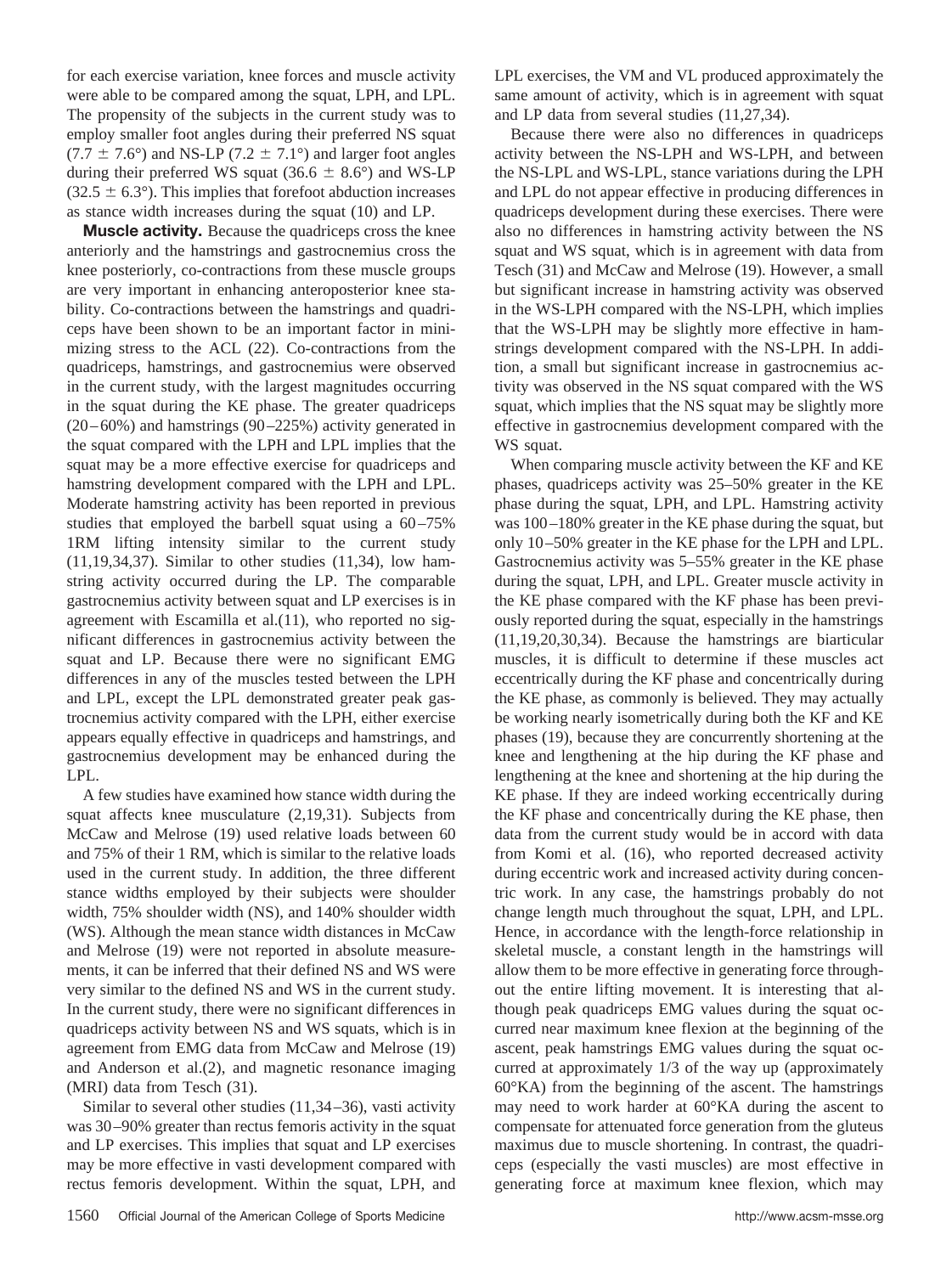

**FIGURE 4—Mean and SD of tibiofemoral compressive forces during the wide stance squat, leg press with low foot placement (LPL), and leg press with high foot placement (LPH).**

reflect the higher peak EMG values at this point, because as these muscles shorten, their ability to generate force diminishes.

The nonsignificant differences in muscle activity between 0 and 30° of forefoot abduction imply that employing varying foot angles is not effective in altering muscle recruitment patterns during the squat, LPH, and LPL. This is in agreement with data from other squat studies (7,20,26), which demonstrated that employing varying foot angles during the squat did not affect quadriceps or hamstrings activity.

**Tibiofemoral (TF) compressive forces.** TF compressive forces have been demonstrated to be an important factor in knee stabilization by resisting shear forces and minimizing tibia translation relative to the femur (18). Comparing among exercises (Table 3), the greater TF compressive forces in the NS squat compared with the NS-LPH and NS-LPL between 27 and 37°KA implies that the NS squat may provide enhanced knee stability between this smaller KA range. In contrast, the greater TF compressive forces in the NS-LPH compared with the NS squat between 79 and 91°KA implies that the NS-LPH may provide enhanced knee stability between this larger KA range. In addition, knee stability may be greater in the WS squat compared with the WS-LPH and WS-LPL between 27 and 87°KA. The generally greater TF compressive forces observed during the squat compared with the LPH and LPL are primarily due to the greater quadriceps and hamstrings activity generated in the squat compared with the LPH and LPL, because these muscles generate large TF compressive forces at the knee (11,34). It has been demonstrated that during a maximum voluntary contraction of the quadriceps the force generated

ranges from 2000 to 8000 N, depending on KA (33). Maximum resistance to tibiofemoral shear forces may occur at peak TF compressive forces (Table 5), which occurred at approximately 65–70°KA during the squat and approximately 75–80°KA during the LPH and LPL. These KA ranges for peak TF compressive forces are near but slightly less than the KA ranges for peak PCL tensile forces, which occurred at approximately 75–80°KA for the squat and approximately 85–95°KA for the LPH and LPL. Although TF compressive forces may enhance knee stability and resist tibiofemoral shear forces, it is currently unknown if these large peak forces (between 3.25 and 3.75 times BW) may excessively load knee menisci and articular cartilage and cause degenerative changes in these structures. Unfortunately, it is currently unknown at what magnitude TF compressive force becomes injurious to knee structures.

TF compressive forces generally progressively increased as the knees flexed and decreased as the knees extended (Figs. 4 and 5), which is in agreement with several other squat studies (9,11,12,21,30,32). The larger TF compressive forces generated during the KE phase compared with the KF phase is not surprising considering muscle activity was greater during the KE phase, which helps generate TF compressive forces. When comparing TF compressive forces between stances (Table 4), the greater TF compressive forces in the WS squat compared with the NS squat between 19 and 89°KA implies that the WS squat may provide enhanced knee stability between this KA range. In contrast, knee stability may be greater in the NS-LPH and NS-LPL compared with the WS-LPH and WS-LPL between 21 and 95°KA. The greater TF compressive force in the NS-LPH compared with the WS-LPH was surprising, because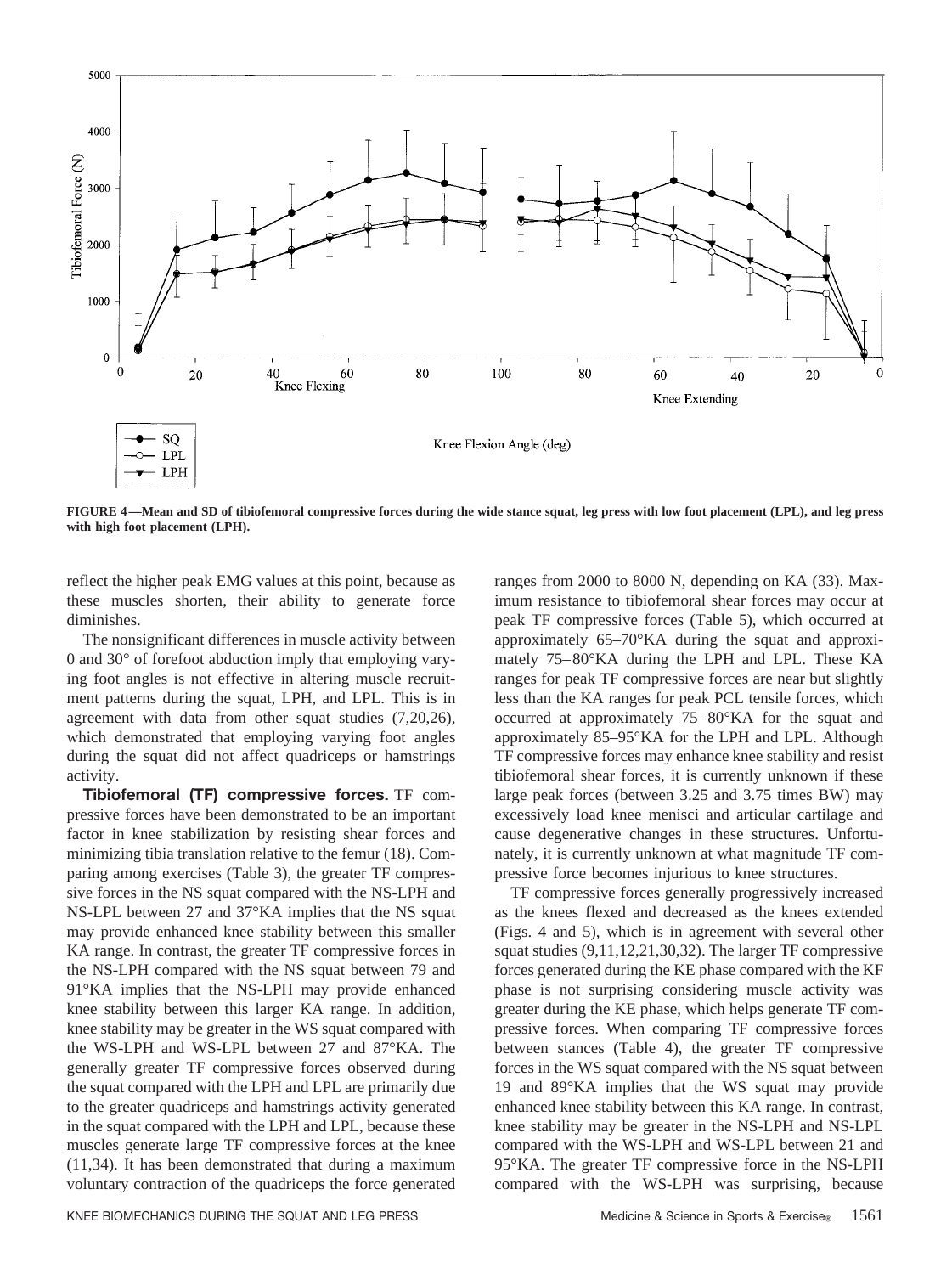hamstrings activity was greater in the WS-LPH. However, the difference in hamstring activity between the NS-LPH and WS-LPH is very small, although significant, as were the differences in TF compressive forces between these two exercises.

**PCL tensile forces.** It has been reported by Butler et al. (8) that the ACL provides 86% of the total restraining force to anterior drawer and the PCL provides 95% of the total restraining force to posterior drawer. An interesting result was that there were no ACL forces observed during the squat, LPH, and LPL throughout the KF and KE phases. However, this was not surprising because several studies have demonstrated PCL tensile forces exclusively during squat and LP exercises (9,11,17,30,34). Additional squat studies have reported moderate PCL tensile forces between 50 and 130°KA and minimum ACL tensile forces between 0 and 50°KA (12,21,28,32). Small ACL forces during the body weight squat have also been reported *in vivo* by Beynnon et al.(6), who inserted strain transducers into the anteromedial bundle of the ACL in eight subjects immediately after arthroscopic knee meniscectomies and debridements. Minimal ACL strain  $(\leq 4\%)$  was observed at less than 70°KA during both the KF and KE phases, with ACL strain greatest at full extension and progressively decreasing as the knees flexed to 90°. However, because this study was performed immediately after surgery, it difficult to extrapolate these results to the barbell squat as performed by healthy athletes in the current study.

The absence of ACL forces in the current study may in part be due to force contributions from the hamstrings, which have been shown to unload strain on the ACL (23). Quadriceps activity also affects cruciate ligament strain. Quadriceps force, via the patella tendon, exerts an anterior shear force on the leg when the knee is flexed less than 50–60°KA, and a posterior shear force when the knee is flexed greater than  $50-60^{\circ}$ KA  $(6,13)$ . In addition to muscle forces, inertial forces and the effects of gravity based on technique variations also affect ACL and PCL loading. When muscle and inertial forces acting on the leg are greater in the posterior shear direction than the anterior shear direction, the PCL is loaded. Because the ultimate strength of the PCL has been estimated up to 4000 N for young active people (24), the peak PCL tensile forces of approximately 2000 N (Table 5) observed during the squat, LPH, and LPL are probably not of great enough magnitude to be injurious to the healthy PCL.

During PCL rehabilitation, in which the initial goal is to minimize PCL strain, the LPH and LPL may be preferred over the squat, because the squat generated greater PCL tensile forces than the LPL and LPH over a large KA range (Table 3). In addition, the NS-LPH and NS-LPL may be preferred over the WS-LPH and WS-LPL, because the NS-LPH and NS-LPL generated smaller forces than the WS-LPH and WS-LPL over a large KA range. Performing the squat, LPH, and LPL within the functional range of 0–50°KA may be preferred for PCL rehabilitation, because PCL tensile forces generally increased as the knees flexed and decreased as the knees extended (9,11,12,21,30,32), peaking near maximum KA (Figs. 6 and 7).

**Patellofemoral (PF) compressive forces.** Excessive PF compressive forces and stresses, or repetitive occurrences of lower magnitude forces and stresses, may contribute to patellofemoral degeneration and pathologies, such as patella chondromalacia, osteoarthritis, and osteochondritis dissecans. There are primarily three forces acting on the patella during the squat, LPH, and LPL: 1) quadriceps tendon force, 2) patellar tendon force,



**FIGURE 5—Mean and SD of tibiofemoral compressive forces during the narrow stance squat, leg press with low foot placement (LPL), and leg press with high foot placement (LPH).**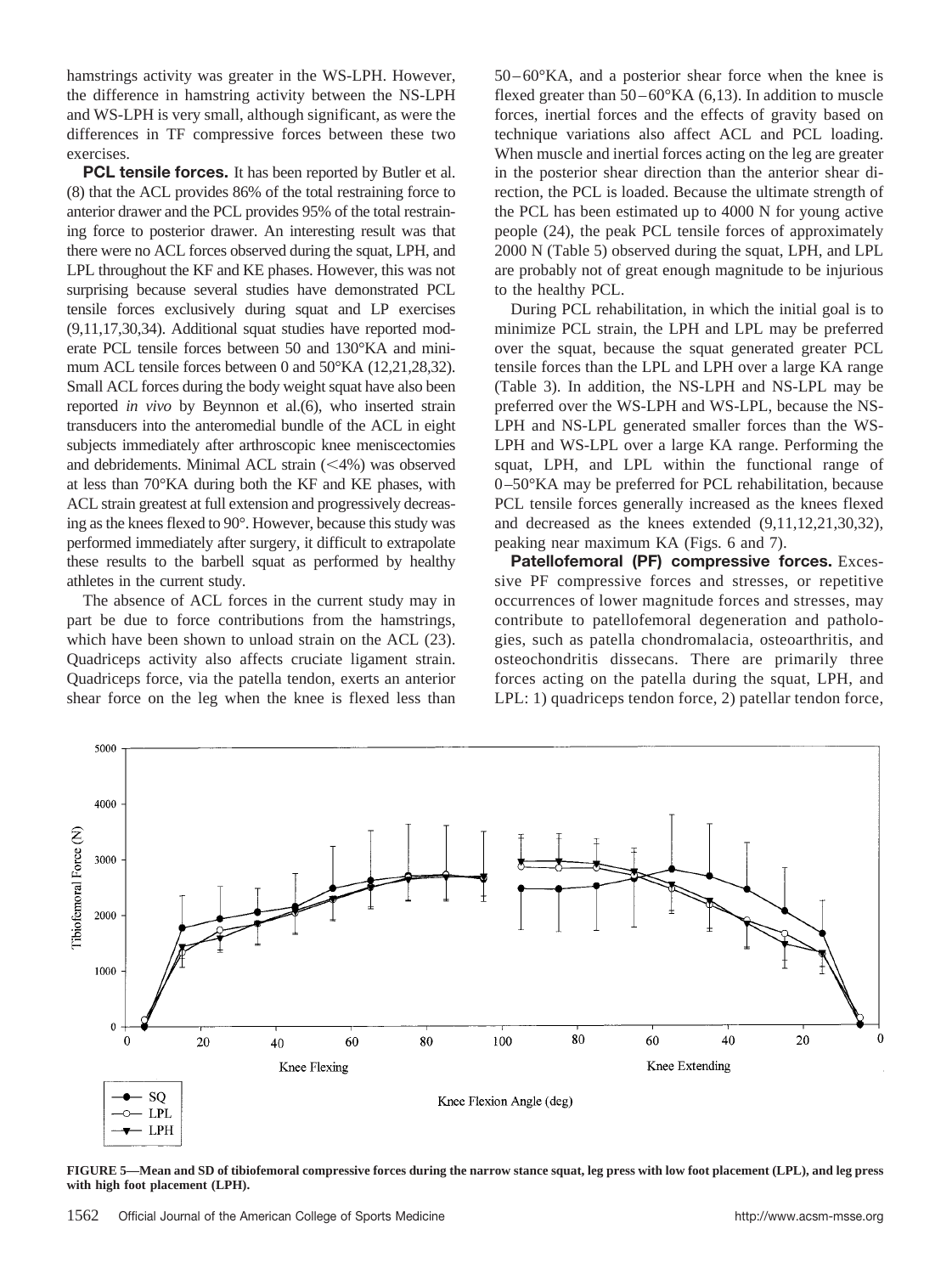

**FIGURE 6—Mean and SD of PCL tensile forces during the wide stance squat, leg press with low foot placement (LPL), and leg press with high foot placement (LPH).**

and 3) PF compressive force. PF compressive forces arise from contact between the undersurface of the patella and the patellar surface of the femur and vary according to KA. Patellofemoral joint contact areas are also affected by KA. From full extension to full flexion, the patella moves caudally approximately 7 cm, with femoral contact on the patella moving cranially as the knee flexes (14). Patellofemoral contact has been reported to initially occur between 10 and 20°KA (14), which is when the patella begins to glide onto the patellar surface of the femur. The femur makes contact with the medial and lateral inferior facets between approximately 20–30°KA, with the medial and lateral middle facets between approximately  $30-60^{\circ}KA$ , with the medial and lateral



**FIGURE 7—Mean and SD of PCL tensile forces during the narrow stance squat, leg press with low foot placement (LPL), and leg press with high foot placement (LPH).**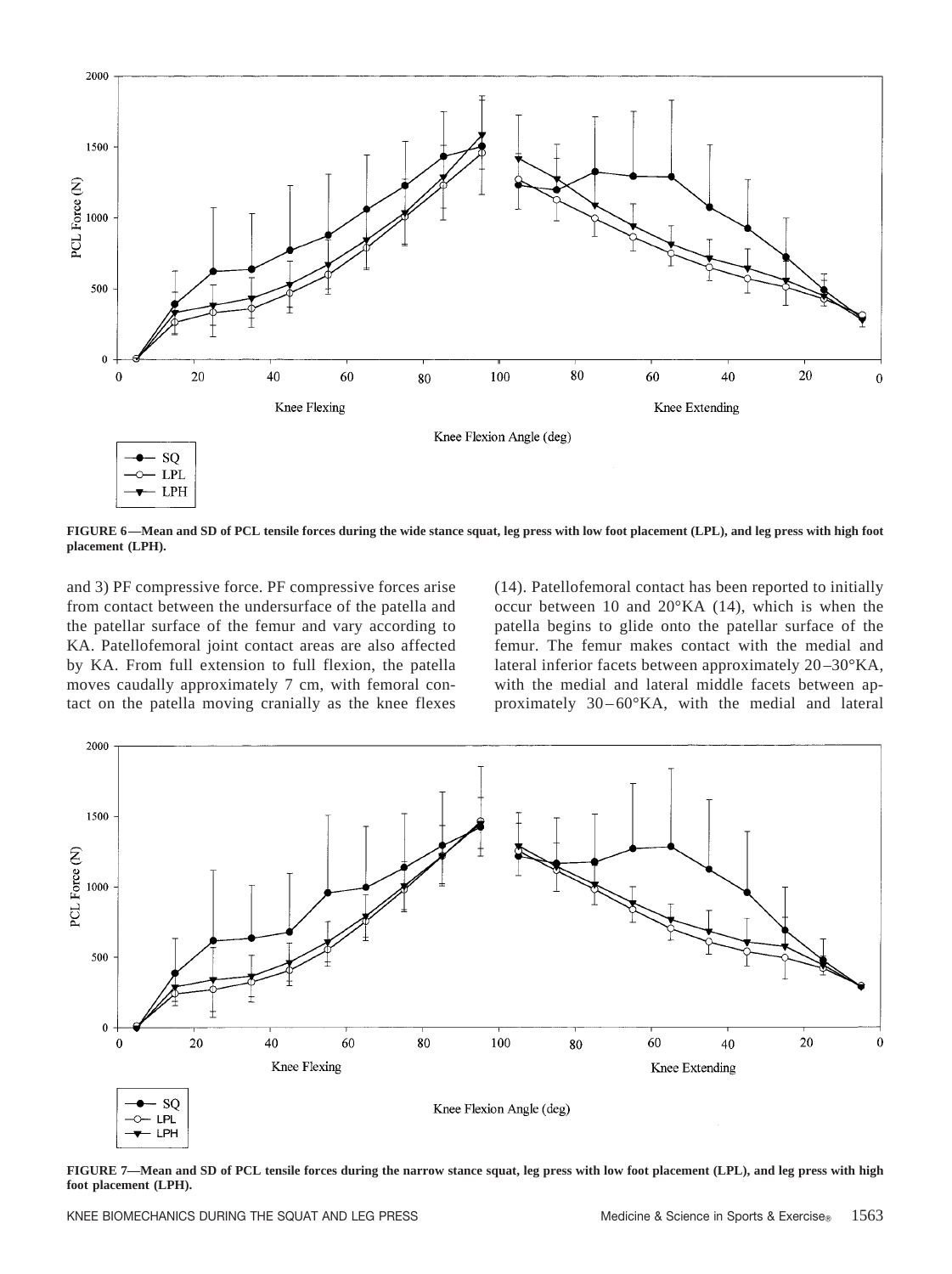

**FIGURE 8—Mean and SD of patellofemoral compressive forces during the wide stance squat, leg press with low foot placement (LPL), and leg press with high foot placement (LPH).**

superior facets between approximately 60-90°KA, and with the medial vertical "odd" facet and lateral superior facet between approximately 90 and 135°KA (14). At approximately 90°KA, the "odd" facet for the first time makes contact with the lateral margin of the medial condyle (14).

Patellofemoral contact area has been reported to be 2.6  $\pm$ 0.4 cm<sup>2</sup> at 20°KA, 3.1  $\pm$  0.3 cm<sup>2</sup> at 30°KA, 3.9  $\pm$  0.6 cm<sup>2</sup> at 60°KA, 4.1  $\pm$  1.2 cm<sup>2</sup> at 90°KA, and 4.6  $\pm$  0.7 cm<sup>2</sup> at 120°KA (14). When PF compressive forces are distributed over patellofemoral contact areas, patellofemoral stress is produced. Consider the KF phase in Figure 9, in which there were no patellofemoral differences among the squat, LPH, and LPL. Mean PF compressive forces collapsed across exercises were 238 N at 20°KA, 615 N at 30°KA, 2731 N at 60°KA, and 4186 N at 90°KA. By using these PF compressive force data from the KF phase of Fig. 9, and the patellofemoral contact areas given above, patellofemoral stress at 20°, 30°, 60°, and 90°KA would be 0.92 MPa, 1.98 MPa, 7.00 MPa, and 10.21 MPa, respectively. Consequently, during the squat, LPH, and LPL, PF stresses increase as knee flexion increases, peaking near 80–90°KA. Increasing PF stresses as the knees flex and decreasing PF stresses as the knees extend is in agreement with several other studies (9,11,21,25,35). From these data, it can be inferred that individuals with patellofemoral disorders should avoid performing the squat, LPH, and LPL at higher knee flexion angles. Furthermore, squat and LP data from Escamilla et al. (11) and the current study illustrate that the rate of increase in PF stress appears maximum between approximately 50 and 80°KA, thus generating proportionately greater PF stress between 50 and 80°KA compared with 0 and 50°KA. Therefore, performing the squat, LPH, and LPL within the

functional range of 0–50°KA may be most effective for athletes or patients with patellofemoral pathologies.

Although the loads lifted in the current study (approximately 1.5 times BW) are higher than most rehabilitation patients will experience, they are typical loads for strength and power athletes while performing the squat and LP exercises. However, performing the squat, LPH, and LPL at greater knee flexion angles may not be problematic for athletes with healthy knees, as long as heavy loads are not used excessively. Interestingly, PF compressive forces have been shown to remain relatively constant or slightly decrease beyond 85–90°KA (11,21) (Figs. 8 and 9). Hence, patellofemoral stress may decrease with greater than 90°KA, because patellofemoral contact area continues to increase as knee flexion increases (14). Nevertheless, training with excessive loads can be a potential problem for powerlifters and football players, who often train with heavy loads for long periods of time. Unfortunately, it is currently unknown how much PF compressive force and stress is detrimental to the patellofemoral joint while performing squat and LP exercises.

When normalized by body weight and load lifted, and expressed as a percentage, mean peak PF compressive force in the current study was  $210 \pm 54\%$  BW for the squat. This is similar to the  $180 \pm 93\%$  BW from Wretenberg et al. (35) and the nearly 200% BW from Nisell and Ekholm (21), whose subjects also performed the barbell squat with a similar lifting intensity (65–75% 1 RM) as the current study. Surprisingly, the remaining two studies that quantified PF compressive forces during the dynamic squat found normalized values in excess of 700% BW (9,25). Because both of these studies examined PF compressive forces during the body weight squat, which requires relatively little effort and muscle activity compared with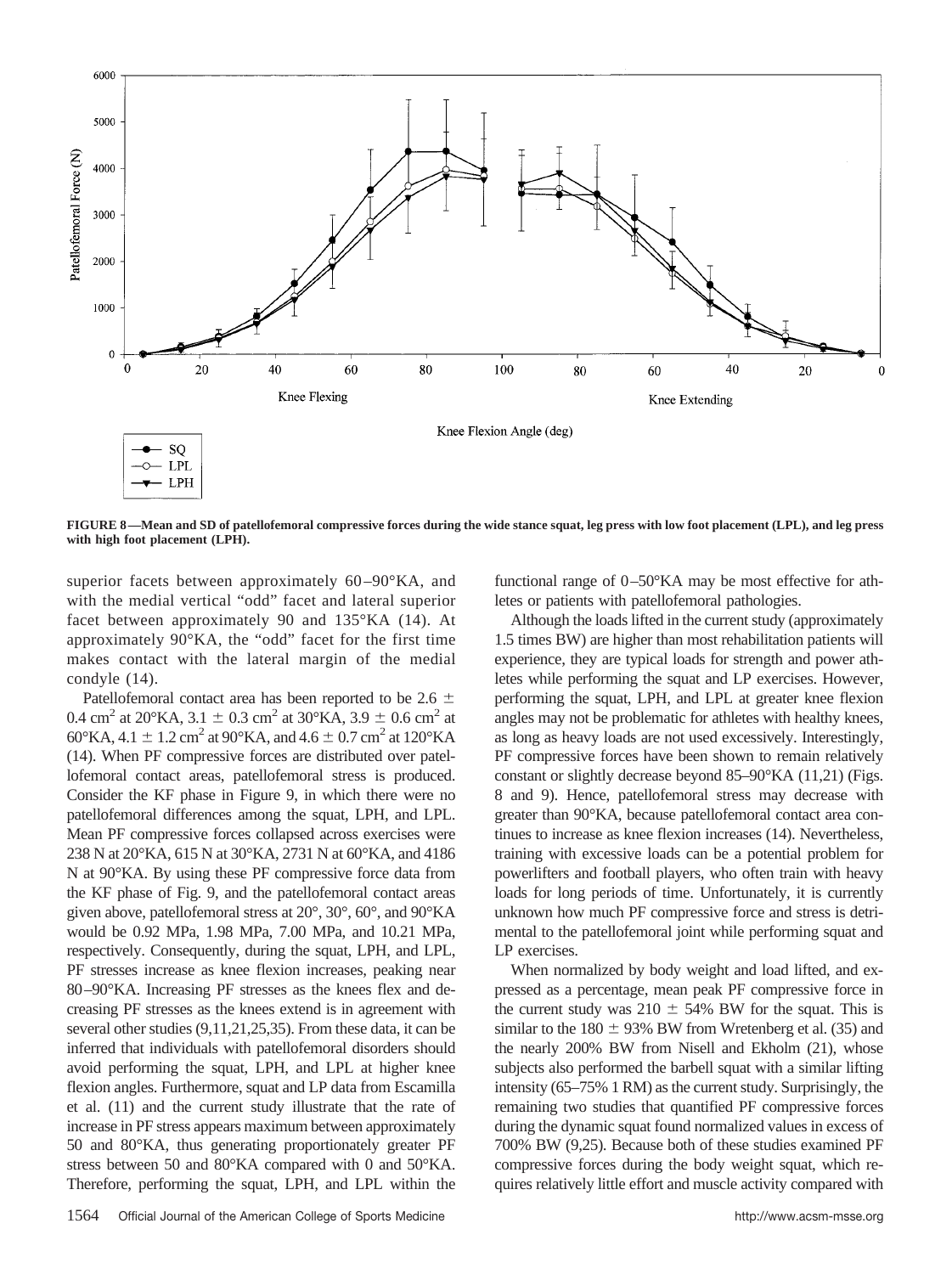

**FIGURE 9—Mean and SD of patellofemoral compressive forces during the narrow stance squat, leg press with low foot placement (LPL), and leg press with high foot placement (LPH).**

the barbell squat, these discrepancies may be due to methodological differences among studies.

Escamilla et al. (11) conducted the only known studied that quantified PF compressive forces during the dynamic LP. Using a 12 RM lifting protocol, these authors reported similar PF compressive forces as in the current study. Performing an isometric LP with a 10 RM lifting intensity, Steinkamp et al. (29) reported a mean peak PF compressive force of excess of 10,000 N. Because these authors did not specify the mean weight lifted, it is not possible to compared normalized values between their study and the current study. Steinkamp et al. (29) also quantified patellofemoral stress during the LP. They reported a patellofemoral stress of 0.8 MPa at  $0^{\circ}$ KA, 6.1  $\pm$  1.4 MPa at 30°KA, 16.5  $\pm$  3.9 MPa at 60°KA, and 29.5  $\pm$  7.0 MPa at 90°KA. Like the current study, these authors found patellofemoral stresses progressively increased with greater knee flexion angles, although their magnitudes of patellofemoral stress were greater. These discrepancies in patellofemoral stress magnitude between Steinkamp et al. (29) and the current study may be due to mechanical differences between leg press machines employed, as well as differences between isometric versus dynamic exercise.

## **CONCLUSIONS**

Because varying foot angles did not affect muscle activity or knee forces during the squat and LP, it is recommended that athletes or rehabilitation patients employ a foot angle that is most comfortable for them. Regarding stance width, the NS squat is preferred over the WS squat for enhanced gastrocnemius involvement, whereas the WS-LPH is preferred over the NS-LPH for greater hamstrings involvement. Either a WS or NS appears equally effective in quadriceps involvement. From our data, the squat is more effective than the LP in enhancing quadriceps and hamstrings activity. Because the WS squat generated the highest tibiofemoral compressive forces, the WS squat may be the most effective in minimizing tibiofemoral shear forces. Because ACL tensile forces were not found in the current study, all exercise and stance variations seem appropriate for rehabilitation patients whose goal is to minimize ACL stress. For rehabilitation patients whose goal is to minimize PCL tensile forces, the LP is preferred over the squat, the NS squat is preferred over the WS squat, and the WS-LPH and WS-LPL is preferred over the NS-LPH and NS-LPL. Furthermore, training in the functional range between 0 and 50°KA minimizes PF compressive forces.

The authors extend a special thanks to Dr. Stephen Lyman and Dr. Gary Cutter, for all their assistance in statistical analyses, and a special thanks to Andy Demonia and Phillip Sutton, for all their assistance in collecting and digitizing the data. We would also like to acknowledge Body Masters, Inc. (Rayne, LA) for donating the custom-made LP machine used in this study.

Address for correspondence: Rafael Escamilla, Ph.D., C.S.C.S., Duke University Medical Center, P.O. Box 3435, Durham, NC 27710; E-mail: rescamil@duke.edu.